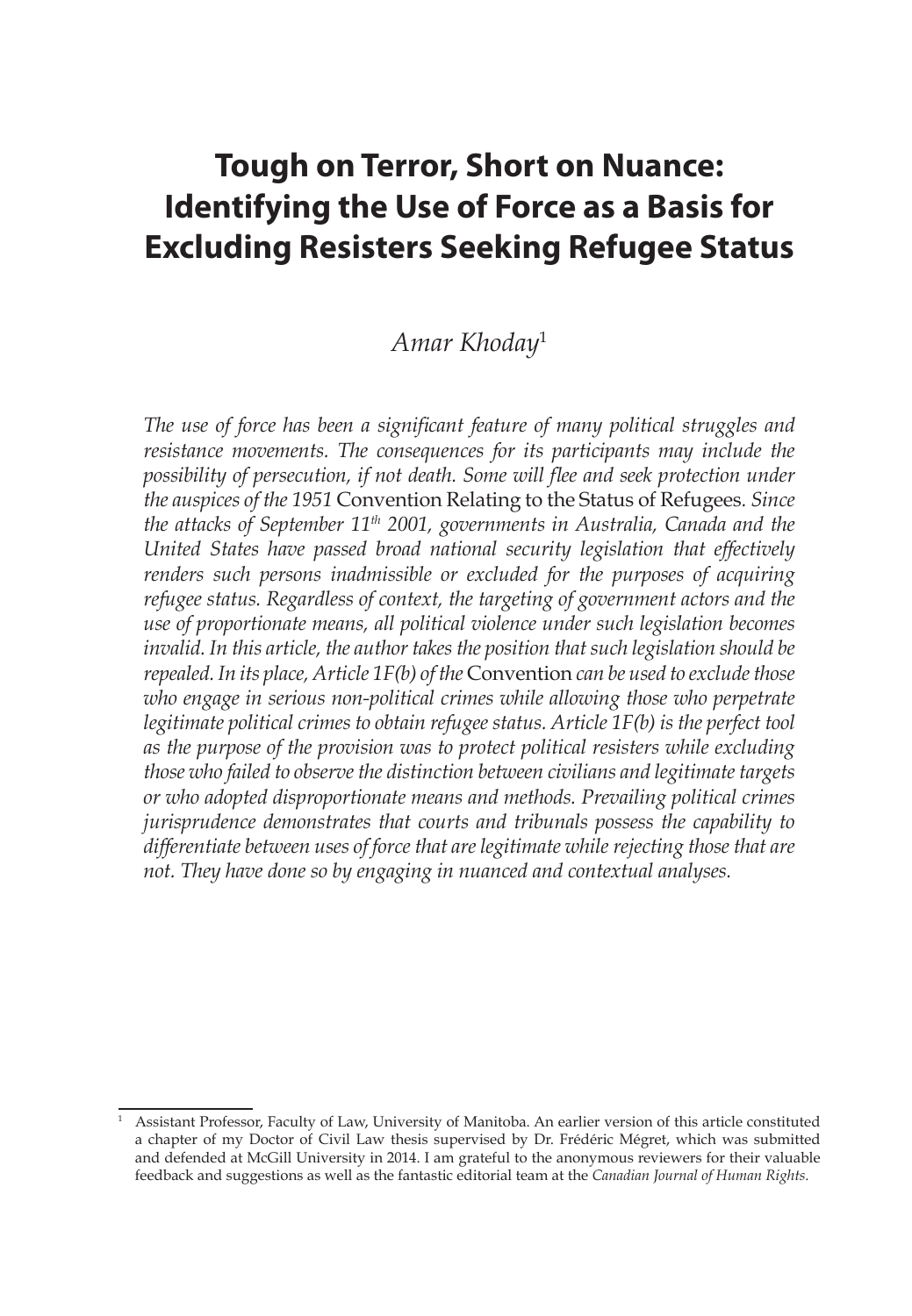#### **180** <sup>n</sup> **Canadian Journal of Human Rights (2015) 4:2 Can J Hum Rts**

*L'utilisation de la force est l'une des caractéristiques principales des mouvements de résistance politique. Les membres de ces mouvements de résistance risquent la persécution, voire la mort. Certains d'entre eux décident de fuir et demandent la protection conférée par la* Convention de 1951 relative au statut des réfugiés*. Depuis les attaques du 11 septembre 2001, les gouvernements en Australie, au Canada et aux États-Unis ont adopté des lois en matière de sécurité nationale qui, de fait, résultent en l'interdiction de territoire de ces personnes ou en leur exclusion du statut de réfugié. Indépendamment du contexte, du ciblage des acteurs gouvernementaux, ou de l'utilisation de moyens proportionnés, toute violence politique perpétrée devient invalide en vertu de ces lois. Dans le présent article, l'auteur considère que ces lois devraient être abrogées. A sa place, l'article 1F(b) de la* Convention *relative au statut des réfugiés peut être utilisé afin d'exclure ceux qui commettent de graves crimes non politiques, tout en permettant à ceux qui commettraient des crimes politiques légitimes d'obtenir le statut de réfugié. L'article 1F(b) est l'outil tout indiqué, car son objectif était de protéger les membres de mouvements de résistance politique, exception faite des personnes qui ne font pas de distinction entre cibles civiles et militaires, ou qui ont adopté des moyens et des méthodes disproportionnés. La jurisprudence prédominante portant sur les crimes politiques démontre que les tribunaux possèdent la capacité de distinguer les recours à la force qui sont légitimes et de rejeter ceux qui ne le sont pas. Ils y sont parvenus en effectuant des analyses nuancées et contextuelles.*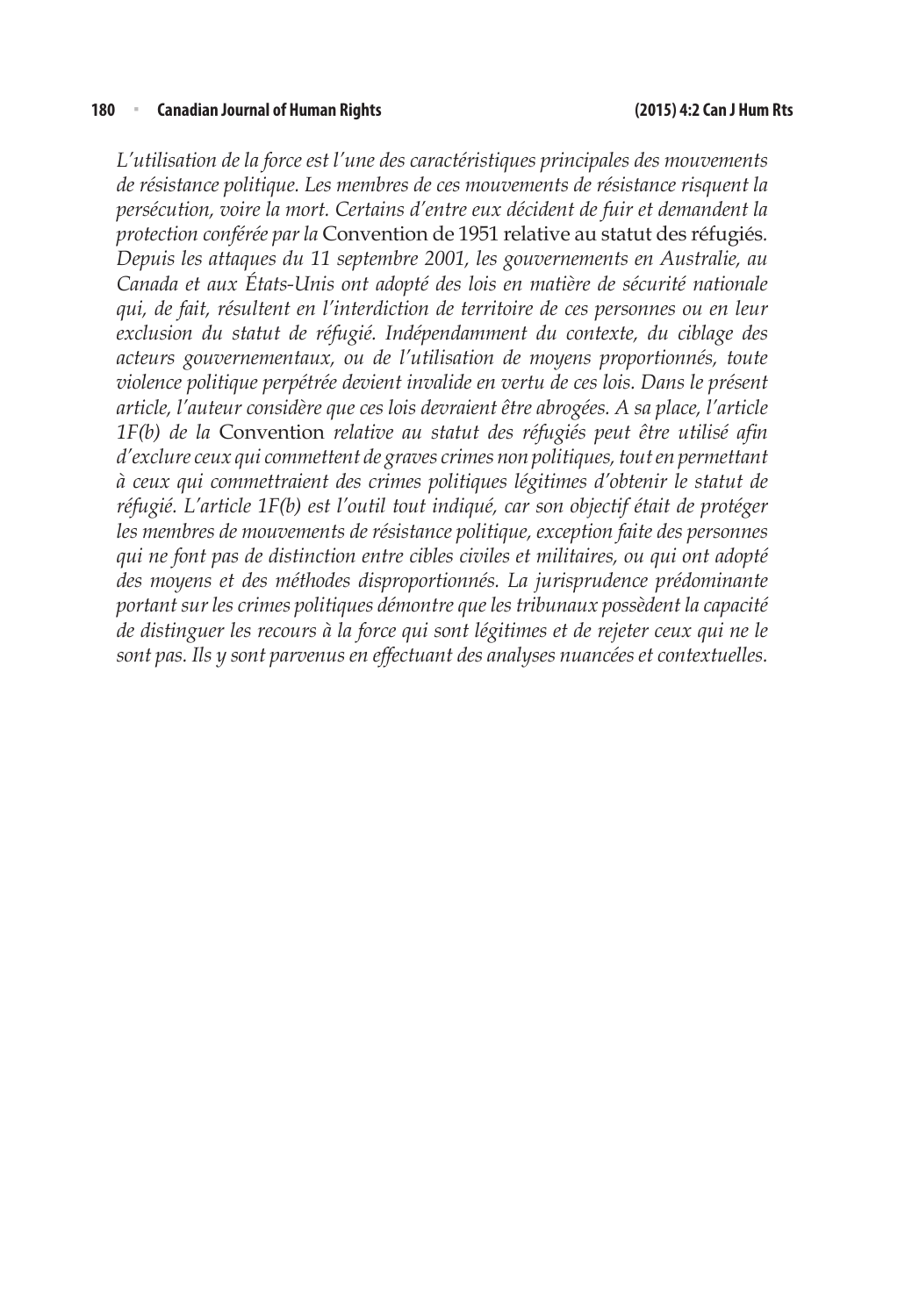# **I. Introduction**

 $\sum_{11^{th}}$ , 2001 ("9/11 attacks") were unprecedented and their impact has been far-reaching. This article addresses one of the more striking ramifications that has ensued within the framework of refugee law in response 11th, 2001 ("9/11 attacks") were unprecedented and their impact has been far-reaching. This article addresses one of the more striking ramifications that has ensued within the framework of refugee law in response to the attacks: the deemed exclusion or inadmissibility of almost any person seeking asylum who has engaged in violence against a state or its actors, regardless of the context, circumstances or nature of the government being opposed.2 However, before discussing these legal developments, I first set out two important provisions that define who qualifies as a refugee under international law.

The 1951 *Convention Relating to the Status of Refugees*<sup>3</sup> (as modified by the 1967 *Protocol Relating to the Status of Refugees*<sup>4</sup> ) defines a refugee as one who, "owing to [a] well-founded fear of being persecuted for reasons of race, religion, nationality, membership of a particular social group or political opinion, is outside the country of his nationality and is unable or, owing to such fear, is unwilling to avail himself of the protection of that country …".5 However, neither this definition nor the benefits of the *Convention* extend, pursuant to Article 1F(b), "to any person with respect to whom there are serious reasons for considering that … [h]e has committed *a serious non-political crime* outside the country of refuge prior to his admission to that country as a refugee".<sup>6</sup> Implicit from this language and absent any other disqualifying criteria, a person who has committed a political crime (e.g. an act of resistance involving the use of force against a violent totalitarian regime) may still qualify as a refugee. That is, until several legislatures reacting to the 9/11 attacks intervened.

In the months following the 9/11 attacks, legislatures in Australia, Canada and the United States took swift and significant steps to curtail the availability of refugee status to individuals who engaged in violent political acts, and did so regardless of context or justification.<sup>7</sup> For instance, Canadian

<sup>&</sup>lt;sup>2</sup> As Geoff Gilbert asserts, following the 9/11 attacks, there was significant international concern that terrorists would exploit refugee protection mechanisms. Geoff Gilbert, "Running Scared Since 9/11: Refugees, UNHCR, and the Purposive Approach to Treaty Interpretation" in James C Simeon, ed, *Critical Issues in International Refugee Law: Strategies Toward Interpretative Harmony* (New York: Cambridge

<sup>&</sup>lt;sup>3</sup> Convention Relating to the Status of Refugees, 28 July 1951, 189 UNTS 150 (entered into force 22 April 1954) [*Convention*].

<sup>4</sup> *Protocol Relating to the Status of Refugees*, 31 January 1967, 606 UNTS 267 (entered into force 4 October 1967). The *Convention* originally only applied to events that took place prior to January 1, 1951, and at the election of the State Party, only to events that took place in Europe. Article 1 of the *Protocol* removed the temporal and geographic limitation stated in the Convention.<br>
<sup>5</sup> Convention, supra note 3, art 1A(2).<br>
<sup>6</sup> Ibid, art 1F(b).<br>
<sup>7</sup> Gilbert, supra note 2 ("after 11 September 2001 states brought in new legislation that empha

from refugee status" at 92); James C Hathaway & Michelle Foster, *The Law of Refugee Status*, 2nd ed (New York: Cambridge University Press, 2014) ("states have adopted definitions of terrorist acts in the context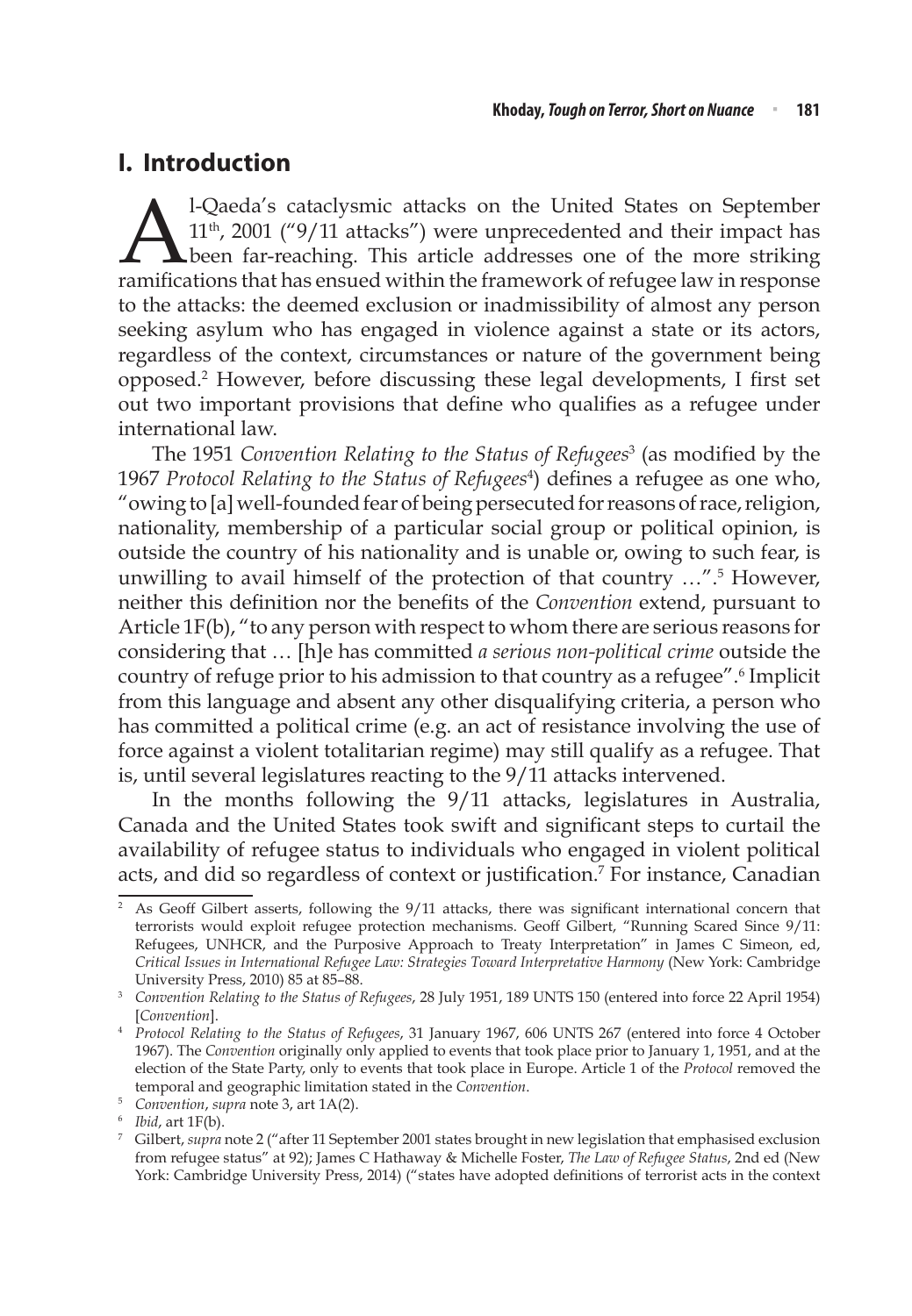law since early 2002 has rendered inadmissible foreign nationals (including asylum-seekers) who engage in or instigate "the subversion<sup>8</sup> by force<sup>9</sup> of *any* government".10 By referencing governments as the targets of such activities, it is clear that those who engage in political crimes are deemed inadmissible. The breadth of the provision is also striking; it does not limit itself to attacks on democratic governments (as prior legislation did) but extends to literally any (form of) government that exists – even a violent totalitarian regime.<sup>11</sup> To illustrate the impact of such a broadly worded provision, one Federal Court of Canada justice observed that there is no doubt that had such a provision been in force at the relevant times, it "could have had [a] potentially startling impact on historical, and even contemporary figures. Arguably such revered and diverse figures as George Washington, Eamon De Valera, Menachem Begin and Nelson Mandela might be deemed inadmissible to Canada."12

The Australian and United States governments similarly passed far reaching legislation that limited the scope of Article 1F(b) either directly or by necessary implication. The Australian government redefined "political offence" as referenced in Article 1F(b) of the *Convention* above to exclude "an offence that involves an act of violence against a person's life or liberty".13 United States immigration law excludes individuals who are part of a "terrorist organization" or engage in "terrorist activity".14 A "terrorist organization" is understood, in part, as a "group of two or more individuals, whether organized or not, which engages in, or has a subgroup which engages in" terrorist activities as set out

of refugee and related immigration law that are startlingly broad, a concern perhaps most strikingly exemplified by legislation adopted in the United States" at 560 [footnotes omitted]).

<sup>8</sup> In the absence of explicit statutory definitions, "subversion" has been judicially defined as "accomplishing change by illicit means or for an improper purpose related to an organization" as well as "[a]ny act that is intended to contribute to the process of overthrowing a government". *Maleki v Canada (Minister of Citizenship and Immigration)*, 2012 FC 131 at para 8, [2012] 211 ACWS (3d) 172 [*Maleki*].

<sup>&</sup>lt;sup>9</sup> The phrasing "by force" has been interpreted by courts to include "coercion or compulsion by violent means, coercion or compulsion by threats to use violent means, and… reasonably perceived potential for the use of coercion by violent means." *Oremade v Canada (Minister of Citizenship & Immigration)*, 2005 FC 1077 at para 27, [2006] 1 FCR 393 [*Oremade*].

<sup>10</sup> *Immigration and Refugee Protection Act*, SC 2001, c 27, s 34(1)(b) [*IRPA*] [emphasis added]. This provision applies to refugees. In *Maleki*, *supra* note 8, the applicant sought refugee status in Canada. However, based on statements she made about being a member of an organization in Iran that opposed the government by force, a report was prepared by a delegate of the Minister of Citizenship and Immigration indicating that she was inadmissible on the basis of  $s$  34(1)(b) (and  $s$  34(1)(f) for being a member of an organization that engaged in acts prohibited under s 34(1)(b)) of the *IRPA*). Under this process, inadmissibility hearings take place before the Immigration Division of the Immigration and Refugee Board rather than the Refugee Protection Division. See also *Tjiueza v Canada (Citizenship and Immigration)*, 2009 FC 1260, [2009] 184 ACWS

<sup>(3</sup>d) 479. 11 See *Immigration Act*, 1976–77, c 52, ss 19 (e)–(f). A person would be inadmissible if there were reasonable grounds to believe that they "have engaged in acts of espionage or subversion against democratic government, institutions or processes, as they are understood in Canada" (*ibid*, s 19(f)(i)).

<sup>&</sup>lt;sup>13</sup> *Extradition Act 1988* (Cth), s 5; *Migration Act 1958* (Cth), s 5, 91T. <sup>14</sup> 8 USC § 1182 (a)(3)(B).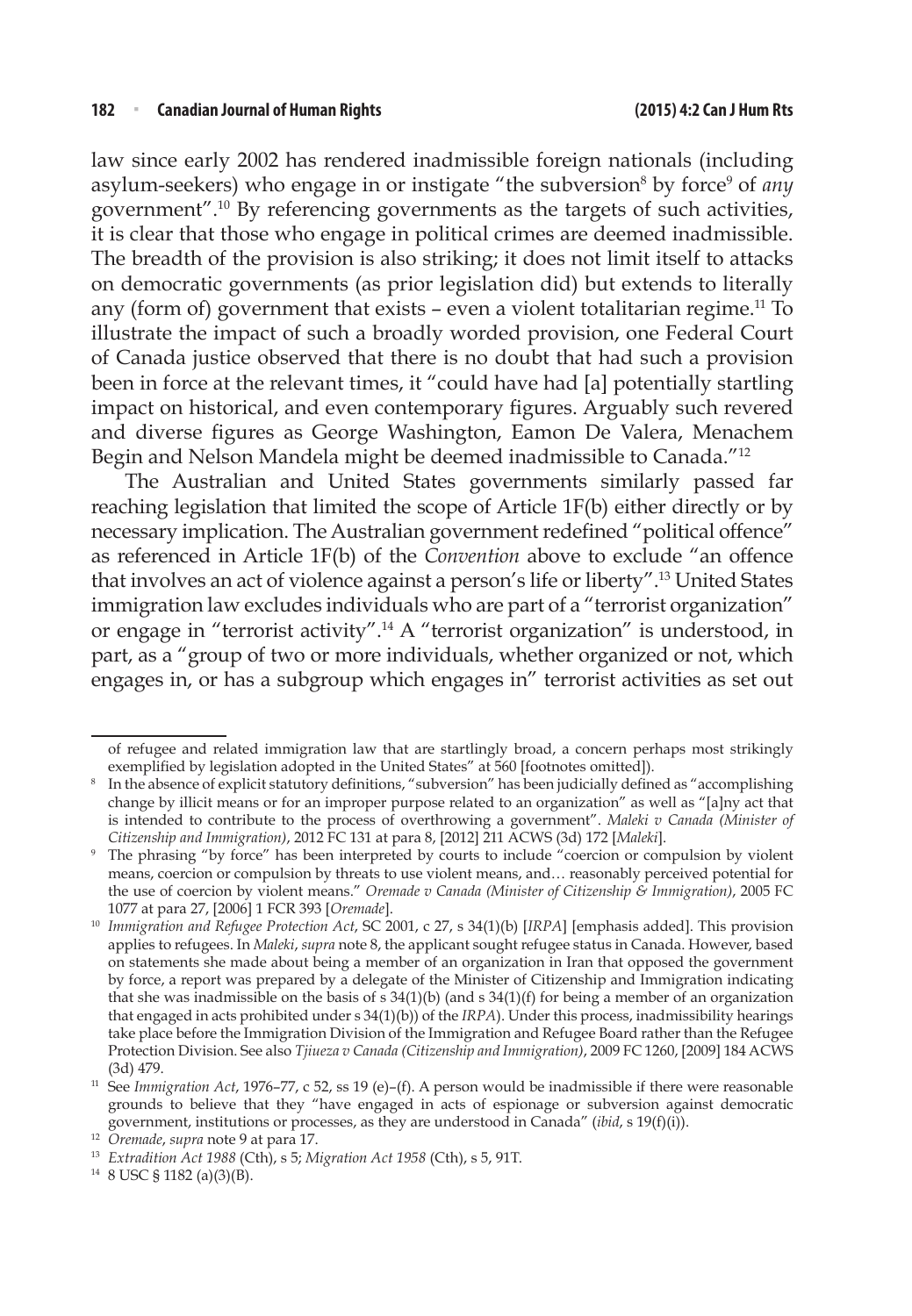in the *Immigration and Nationality Act* [*INA*].15 "Terrorist activity" is in turn defined as "any activity which is unlawful under the laws of the place where it is committed (or which, if it had been committed in the United States, would be unlawful under the laws of the United States or any State)…".16 Notably this includes, amongst other  $\arctan s$ ,<sup>17</sup> the use of an "explosive, firearm, or other weapon or dangerous device (other than for mere personal monetary gain), with *intent to endanger, directly or indirectly, the safety of one or more individuals or to cause substantial damage to property.*"18

These provisions are extensive in their scope, as there is no distinction made as to whether the persons or individuals who are the object of the violent attacks are government or military actors. The person or individual in question whose safety may be endangered, or whose life or liberty is impacted, can range from a child to a dictator or a member of his or her security personnel.<sup>19</sup> Gilbert makes the astute point that "[l]abelling something as terrorism is a matter of political choice rather than legal analysis, distinguishing it in some indecipherable way from the more 'acceptable' conduct of the so-called freedom fighter."20 Terrorism effectively becomes "a buzz word, a blanket term for violent crimes and, as such, too imprecise to assist critical analysis."21

<sup>18</sup> *Ibid*.

<sup>15</sup> *Ibid*, § 1182 (a)(3)(B)(vi)(III). The terrorist activities in question are set out in (*ibid*, § 1182 (a)(3)(B)(iii)(I– VI), online: Findlaw <http://codes.lp.findlaw.com/uscode/8/12/II/II/1182>). The *INA* sets out that particular organizations may be designated as terrorist organizations. See (*ibid*, § 1182 (a)(3)(B)(vi)(I) and

<sup>(</sup>II)).<br><sup>16</sup> *Ibid,* § 1182(a)(3)(B)(vi)(III).

<sup>&</sup>lt;sup>17</sup> *Ibid*, § 1182(a)(3)(B)(iii)(I-VI), online: <http://codes.lp.findlaw.com/uscode/8/12/II/II/1182>. The full list of actions considered terrorist activity are: (a) hijacking or sabotage of any conveyance; (b) taking an individual or individuals hostage and threatening to kill, injure or continue to detain them in order to compel a third party to do or abstain from doing any act as an explicit or implicit condition respecting the release of the hostage(s); (c) a violent attack upon an internationally protected person or upon the liberty of such person; (d) an assassination; (e) use of any biological agent, chemical agent, or nuclear weapon or device; (f) use of an "explosive, firearm, or other weapon or dangerous device (other than for mere personal monetary gain), with intent to endanger, directly or indirectly, the safety of one or more individuals or to cause substantial damage to property"; and (g) a threat, attempt, or conspiracy to do any of the aforementioned acts.

<sup>&</sup>lt;sup>19</sup> As an illustration of this, a refugee claimant was excluded for providing "material support" as a form of "terrorist activity" to a terrorist organization. This organization was a national liberation group that employed armed resistance against the military government of Myanmar that was known to persecute opponents and minority groups. Juan Osuna, a member of the United States Board of Immigration Appeals criticized the broad language of this legislation. Osuna asserted: "In sum, what we have in this case is an individual who provided a relatively small amount of support to an organization that opposes one of the most repressive governments in the world, a government that is not recognized by the United States as legitimate and that has engaged in a brutal campaign against ethnic minorities. It is clear that the respondent poses no danger whatsoever to the national security of the United States. Indeed, by supporting the CNF in its resistance to the Burmese junta, *it is arguable that the respondent actually acted in a manner consistent with United States foreign policy.*" See *Re SK*, 23 I & N Dec 936 at 950, 2006 WL 1976710

<sup>(</sup>BIA) [emphasis added].<br><sup>20</sup> Geoff Gilbert, "Current Issues in the Application of the Exclusion Clauses" in Erika Feller et al, eds, *Refugee Protection in International Law: UNHCR's Global Consultations on International Protection (New York:* Cambridge University Press, 2003) 425 at 440.

<sup>&</sup>lt;sup>21</sup> *Ibid*. However, this is not always the case. Indeed, United States law elsewhere defines terrorism much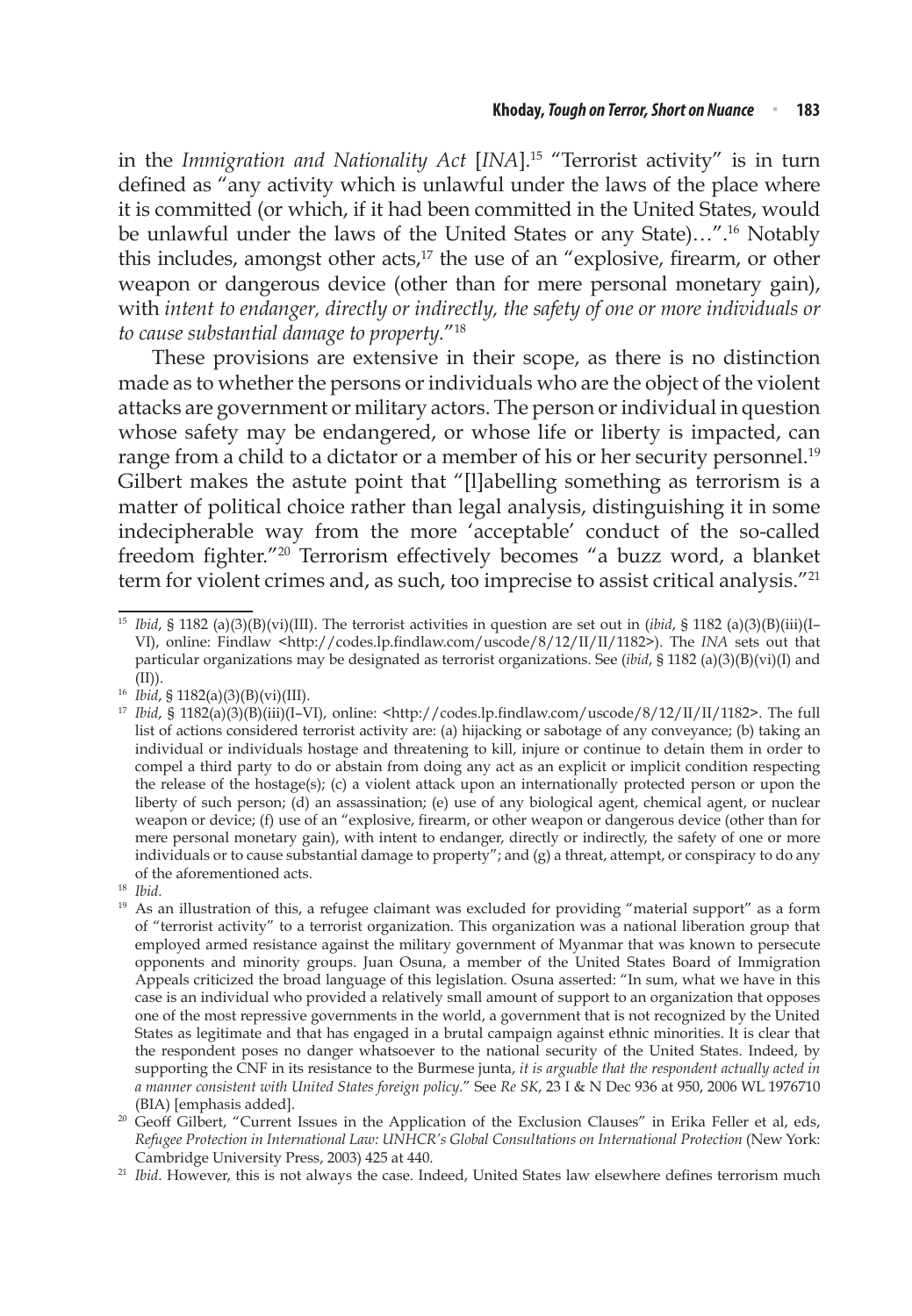As Judge Richard Posner of the United States Seventh Circuit Federal Court of Appeals acknowledged, the definitions of terrorist activity and terrorist organization in the *INA* stretch and deform these common definitions of terrorist or terrorism, found in other legislation, that associates it with the achievement of political ends and the targeting of non-combatants.<sup>22</sup> In illustrating the breadth and seeming lack of limitation, Judge Posner observed that the statutory definition of "terrorist organization" is broad enough to encompass a pair of kidnappers.<sup>23</sup>

In this article, I argue that states such as Australia, Canada and the United States need to seriously reconsider the necessity of such sweeping legislative provisions in its refugee legislation. As I shall argue, they are not vital to the goal of excluding unworthy asylum-seekers who have engaged in unwarranted political (or politically motivated) violence. Rather, I posit that Article 1F(b) and the concept of "serious non-political crimes" and its counterpart "political crimes" as developed by courts and tribunals in a number of jurisdictions provide more than an ample basis to differentiate between those who should be excluded from the protections of the *Convention* and those who should not be.<sup>24</sup> As shall be demonstrated through an examination of the political crimes jurisprudence, the various legal tests constructed by courts to determine whether a crime is political allows jurists to engage in a nuanced and contextually sensitive analysis without automatically excluding every individual who employs the use of force, no matter how legitimate and proportionate.25 As part of this examination of the jurisprudence, I draw upon both the political crimes jurisprudence in refugee law as well as in the extradition context. The political crimes doctrine first originated in extradition law and came to influence the creation and development of political crimes under Article 1F(b). Although the legal tests in the refugee law and extradition

more narrowly as "premeditated, *politically motivated violence perpetrated against noncombatant* targets by subnational groups or clandestine agents". 22 USC § 2656f (d)(2) [emphasis added].

<sup>22</sup> *Hussain v Mukasey*, 518 F 3d 534 at 537–38 (7th Cir 2008).

<sup>&</sup>lt;sup>24</sup> Though this is not to suggest that all political crimes analyses are unproblematic either. As Catherine Dauvergne and Asha Kaushal have pointed out, an examination of the political crimes doctrine in Canadian jurisprudence reveals some problematic trends as well. They argue that the interpretation of Article 1F(b) in Canadian law has in many instances identified violent acts as non-political acts. They assert that the "political" in effect has been redefined to exclude any acts of violence. They contend that "[t]he political is reserved for civilly disobedient individuals whose circumstances are free from complexity and thus clearly reside on the side of good." Furthermore, "[v]iolence is increasingly cast as irrational and disproportionate, rendering it non-political regardless of motive. The result is that it is nearly impossible to commit a political crime of violent resistance within the terms of Article 1F(b)." Asha Kaushal & Catherine Dauvergne, "The Growing Culture of Exclusion: Trends in Canadian Refugee Exclusions" (2011) 23:1 Intl J Refugee L 54 at 72–74.

<sup>25</sup> As Gilbert rightly articulates, the *Convention* is international law but its implementation depends on domestic legislation and national judges. Therefore, examining the national jurisprudence is important given the absence of an international refugee court or tribunal to oversee treaty interpretation. Gilbert, *supra* note 2 at 92–93.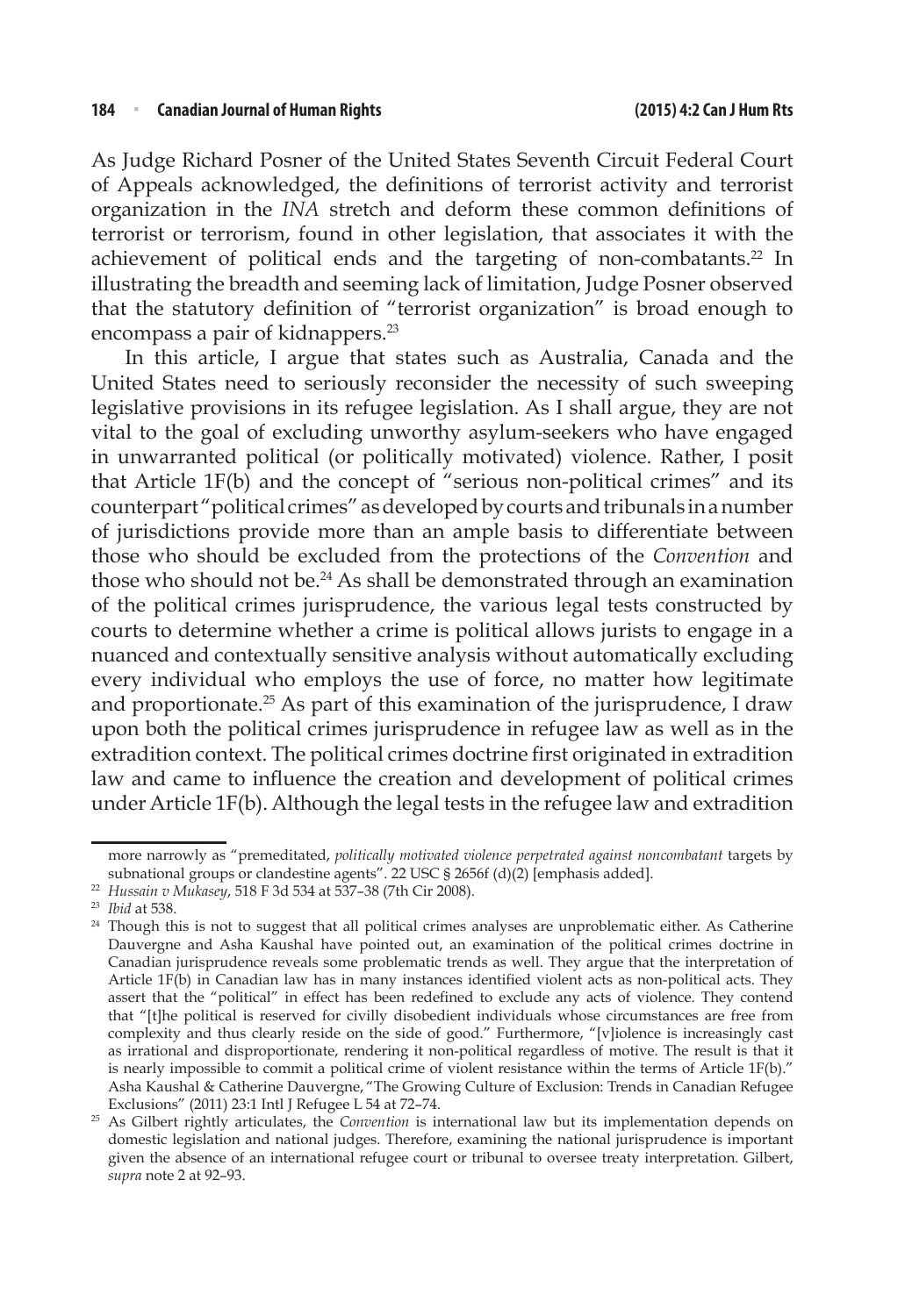contexts differ to a certain degree, the central point is that they demonstrate that judges are capable of distinguishing between legitimate and illegitimate political crimes without the need for such legislative "add-ons".

The article is divided into three main parts. The first part will examine the purposes of Article 1F(b) and why it is sufficiently suited for and designed to carry out the task of excluding unworthy candidates for refugee status. Furthermore, it will examine the intersections between extradition law and the creation of Article 1F(b), justifying the incorporation and examination of extradition jurisprudence on political crimes in this analysis. In the second part, I will examine the political crimes jurisprudence in both refugee law and extradition law with particular attention to the legal tests. In doing so, I will focus on decisions of various courts and tribunals in the Global North that have a developed jurisprudence on political crimes. I shall demonstrate that courts and tribunals have been adept at fashioning tests which have enabled them to exclude, in most cases, individuals unworthy of benefitting from the political crimes doctrine, thus rendering the legislative provisions noted above unnecessary. Most importantly, however, I will demonstrate that they have shown their ability to engage in nuanced context-based analysis in ways that current legislation does not permit or intend courts to engage in. In the third part, I will argue that it is not enough to have flexible legal tests that allow judges and tribunals to engage in contextual analyses if judicial and quasi-judicial decision makers pre-judge otherwise valid political crimes as presumptively illegitimate. After providing examples of such judgmental attitudes against political crimes that employ the use of force, I will discuss two particular Australian and New Zealand decisions that reflect a more sophisticated and nuanced approach to dealing with refugee cases relating to political violence. Specifically, they illustrate how courts may and should approach political crimes cases without slipping into simplistic labels that naively characterize all political violence as either acts of terrorism or as idealized and noble fights for freedom.

# **II. Examining Article 1F(b)**

# **A. The Purpose of Article 1F**

It is well recognized that the *Convention* is governed by strong humanitarian concerns that focus on the human rights of those who have a well-founded fear of persecution for reasons of race, religion, nationality, membership in a particular social group or political opinion.<sup>26</sup> Refugee status has been extended

<sup>26</sup> The preamble to the *Convention* states that "human beings shall enjoy fundamental rights and freedoms without discrimination" and "that the United Nations has, on various occasions, manifested its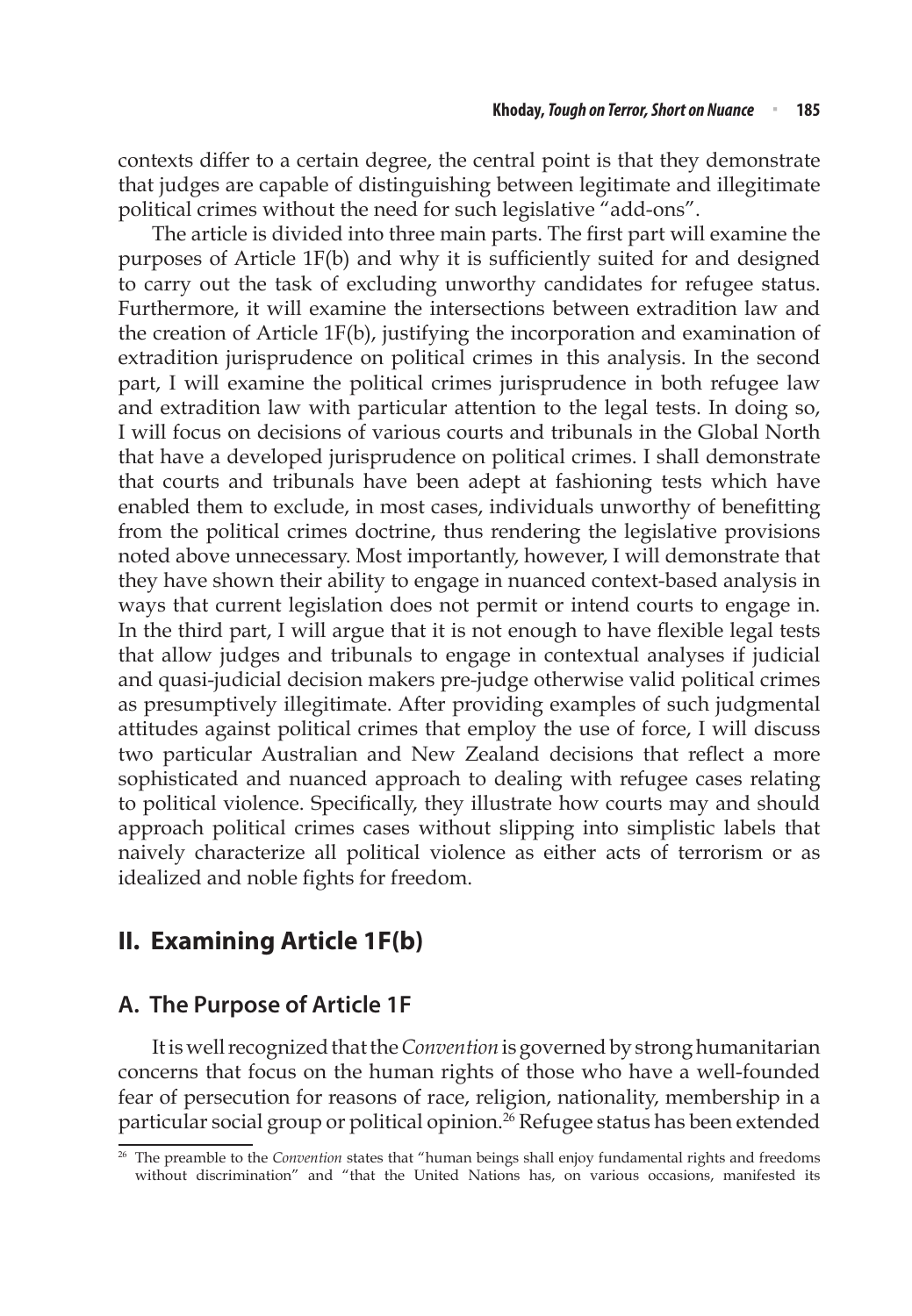to individuals who have engaged in armed resistance against the state or who have conspired to do so.<sup>27</sup> Despite the protections and benefits afforded by the *Convention* to those who qualify as refugees, there are still serious and important limitations as to who may access them. Article 1F provides one such set of limitations. It articulates that the provisions of the *Convention* shall not apply to any person with respect to whom there are serious reasons for considering that:

- (a) he has committed a crime against peace, a war crime, or a crime against humanity, as defined in the international instruments drawn up to make provision in respect of such crimes;
- (b) he has committed a serious non-political crime outside the country of refuge prior to his admission to that country as a refugee; [or]
- (c) he has been guilty of acts contrary to the purposes and principles of the United Nations.<sup>28</sup>

The general purpose of Article 1F is to exclude individuals who have committed particularly serious crimes and whose designation as a refugee or access to the protections afforded by the *Convention* would undermine its legitimacy.29 Geoff Gilbert adds that a second overall goal of Article 1F was to ensure that any individual who has committed an Article 1F crime did not escape prosecution.<sup>30</sup> This would include those who have committed "serious non-political crimes" under Article 1F(b). The pivotal reference to the political nature of the crime(s) noted in Article 1F(b) is crucial as those who have committed political crimes<sup>31</sup> were clearly not to be barred from accessing the protections of the *Convention* absent other considerations, such as their having

profound concern for refugees and endeavoured to assure refugees the widest possible exercise of these fundamental rights and freedoms". *Convention*, *supra* note 3, Preamble. See e.g. *Febles v Canada (Citizenship and Immigration)*, 2014 SCC 68 at para 27, [2014] 3 SCR 431 [*Febles*]; *Ezokola v Canada (Citizenship and Immigration)*, 2013 SCC 40 at para 32, [2013] 2 SCR 678; *Pushpanathan v Canada (Minister of Citizenship and* 

*Immigration)*, [1998] 1 SCR 982 at para 57, 160 DLR (4th) 193 [*Pushpanathan*]. 27 See *Ahmed v Canada (Minister of Employment and Immigration)*, [1988] 5 Imm LR (2d) 219, 1988 CarswellNat 42 (WL Can); *Dwomoh v Savah*, 696 F Supp 970 (SDNY 1988); *Matter of Izatula*, 20 I & N, Dec 149, 1990 WL 385750 (BIA 1990); Refugee Appeal No 1222/93, *Re KN* at 8–9 (NZ Refugee Status App Auth 1994). See also Amar Khoday, "Protecting Those Who Go Beyond The Law: Contemplating Refugee Status for Individuals Who Challenge Oppression Through Resistance" (2011) 25 Geo Immigr LJ 571.

<sup>&</sup>lt;sup>29</sup> The United Nations High Commissioner for Refugees (UNHCR) explains that the primary purpose of Article 1F is "to deprive those guilty of heinous acts, and serious common crimes, of international refugee protection and to ensure that such persons do not abuse the institution of asylum in order to avoid being held legally accountable for their acts." UNHCR, *Guidelines on International Protection: Application of the Exclusion Clauses: Article 1F of the 1951 Convention relating to the Status of Refugees*, 4 Sept 2003, HCR/

GIP/03/05 at para 2. See Gilbert, *supra* note 20 at 427–28.<br><sup>30</sup> Gilbert, *supra* note 20 at 427–28.<br><sup>31</sup> Minister of Immigration and Multicultural Affairs v Singh, [2002] HCA 7, 209 CLR 533, Gleason CJ, [Singh] ("[a]s one of the exceptions to an international obligation to afford protection on certain grounds, it recognises a state's interest in declining to receive and shelter those who have demonstrated a propensity to commit serious crime[s]. The qualification to the [political crimes] exception is that the crime must be non-political" at para 15).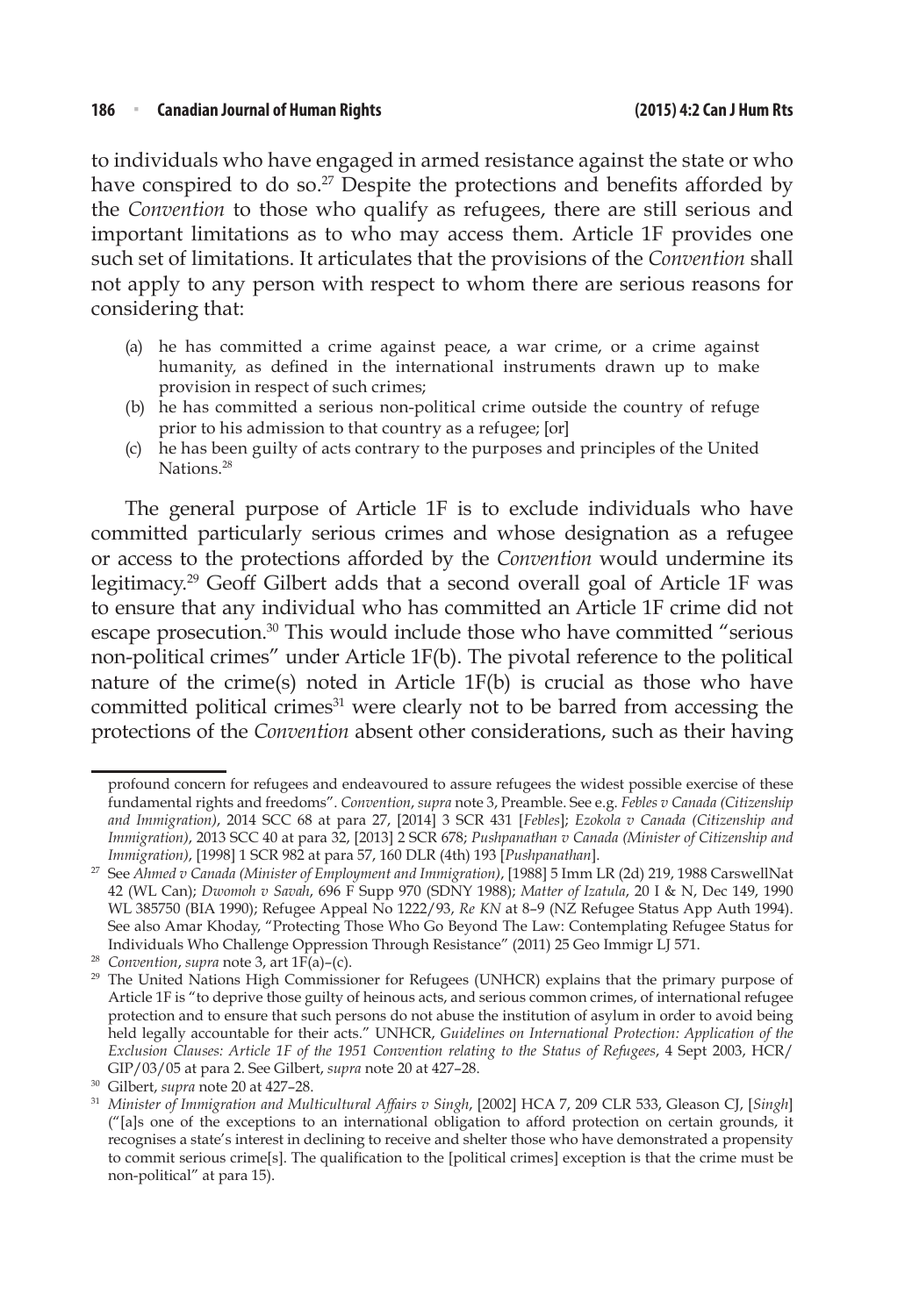committed crimes covered under subsections (a)<sup>32</sup> or (c)<sup>33</sup> of Article 1F, or that they posed a threat to the national security of the country of refuge as provided for in Article 33(2).<sup>34</sup> The person who committed political crimes was seen, in the fuller sense, as being worthy of protection absent other considerations.

# **B. The Purpose of Article 1F(b) and Its Connection With Extradition Law**

The reference to the political nature of the crimes in Article 1F(b) suggests a nexus between the provision and extradition law, particularly the desire to prevent fugitives from evading legitimate prosecution by obtaining refugee status. Extradition treaties deprive criminals of the ability to evade prosecution by simply fleeing to another jurisdiction. Extradition law, however, does not apply to every crime. During the early to mid-nineteenth century, extradition treaties between states started to include, increasingly, an exception where the offence(s) for which extradition is sought is one of a political character.<sup>35</sup> By the time the *Convention* was being drafted in the late 1940s, the political crimes

 $32$  Though Article 1F(b) can sufficiently capture most terrorist attacks perpetrated for political reasons as serious non-political crimes, the other sections of Article 1F can also serve to exclude individuals who have committed acts of terrorism in other contexts. For example, Article 1F(a) excludes those persons about whom there are serious reasons to consider have committed war crimes or crimes against humanity. With respect to war crimes, international humanitarian law prohibits acts of terror against civilian populations. *Additional Protocol I*, which applies in the context of international armed conflicts, states that "[t]he civilian population as such, as well as individual civilians, shall not be the object of attack. Acts or threats of violence the primary purpose of which is to spread terror among the civilian population are prohibited." *Protocol Additional to the Geneva Conventions of 12 August 1949, and Relating to the Protection of Victims of International Armed Conflicts*, 8 August 1977, 1125 UNTS 3, art 51(2) (entered into force 7 December 1978). Similar language also applies with respect to armed conflicts of a non-international nature. *Protocol Additional to the Geneva Conventions of 12 August 1949, and Relating to the Protection of Victims of Non-*

International Armed Conflicts, 8 August 1977, 1125 UNTS 609, art 13(2) (entered into force 7 December 1978).<br><sup>33</sup> Although the text of Article 1F(c) has been far more challenging to interpret, exclusion for acts of terrori on the basis of Article 1F(c) are nevertheless a strong possibility, even if they would somehow not fall under Article 1F(b). The United Nations has specifically designated that "acts, methods, and practices of terrorism are contrary to the purposes and principles of the United Nations". SC Res 1373, UNSC, 2001, UN Doc S/RES/1373 (2001). The Supreme Court of the United Kingdom has recognized this in recent years. However, the use of Article 1F(c) requires close scrutiny lest it be employed as a catch-all category. Under Supreme Court of Canada precedent in *Pushpanathan*, those "responsible for serious, sustained or systemic violations of fundamental human rights which amount to persecution in a non-war setting" will be excluded under this provision. *Pushpanathan*, *supra* note 26 at para 64. The Supreme Court of the United Kingdom has adopted a more restrictive approach drawing from UNHCR guidelines indicating that "Article 1F(c) is only triggered in extreme circumstances by activity which attacks the very basis of the international community's coexistence. Such activity must have an international dimension. Crimes capable of affecting international peace, security and peaceful relations between states, as well as serious and sustained violations of human rights would fall under this category." *Al-Sirri v Secretary of State for the* 

<sup>&</sup>lt;sup>34</sup> Convention, supra note 3, art 33(2).<br><sup>35</sup> The first states to include the political crimes exception included Belgium, France and Switzerland. The Franco-Belgian Treaty of 1834 was the first international instrument to incorporate a political offence exception. A decade later, the United States began to follow suit in their treaties. See *Ordinola v Hackman*, 478 F 3d 588 at 596 (4th Cir 2007) [*Ordinola*]; *Quinn v Robinson*, 783 F 2d 776 at 792 (9th Cir 1986) [*Quinn*].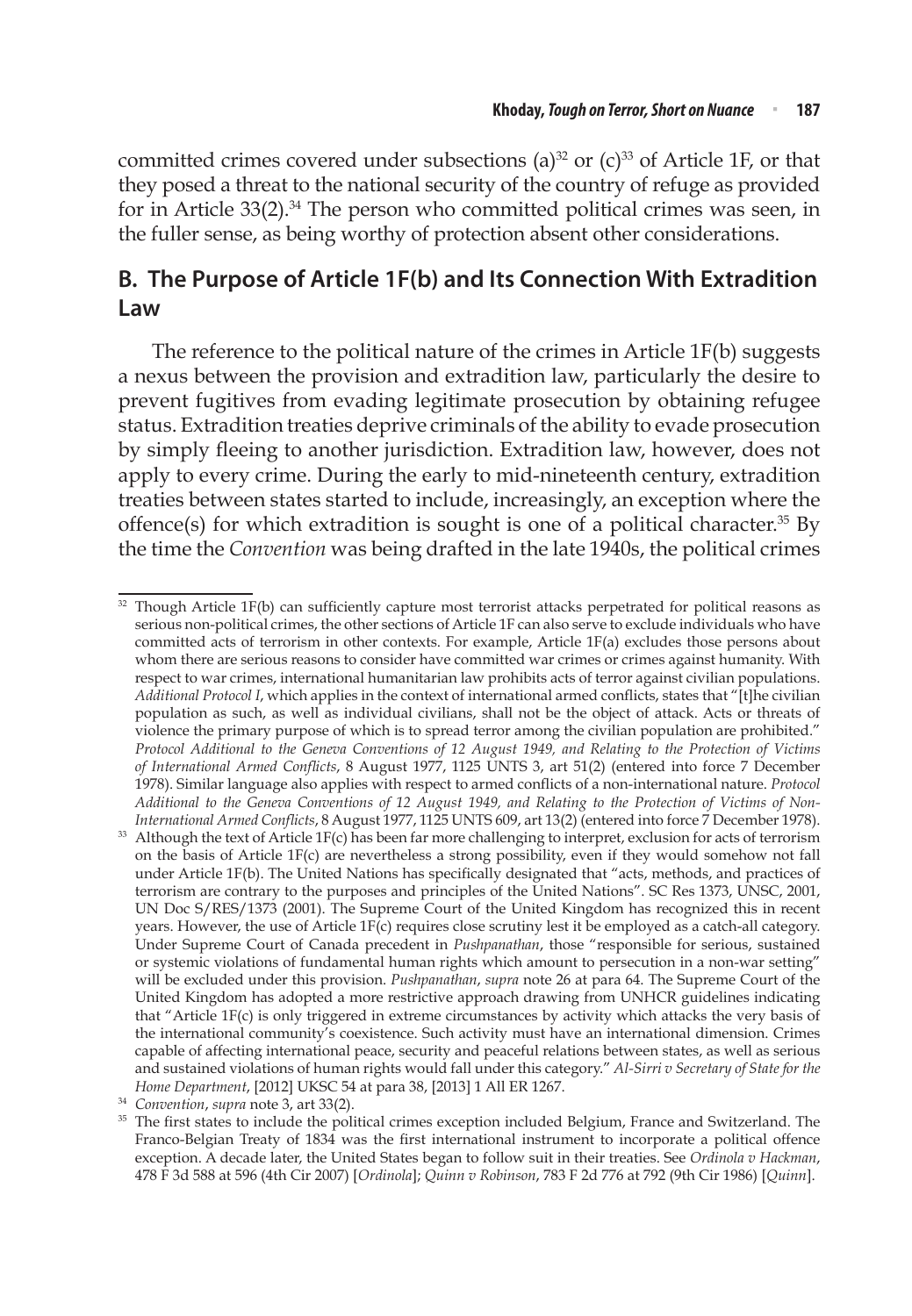exception was a well-established doctrine within extradition law.

Given the explicit reference to "serious non-political crimes" in Article 1F(b), some argue that the framework and goals of extradition law have played an important role in the creation of the article. For instance, James Hathaway and Michelle Foster firmly contend that the purpose of Article 1F(b) was to prevent fugitives who were evading extradition from accessing refugee status.36 They posit that "[a]ll of the standards upon which [Article 1F(b)] is based are directed to fugitives from justice."37 For instance, the *Statute of the Office of the Union Nations High Commissioner for Refugees*, which was drafted simultaneously with the *Convention*, excludes from the UNHCR's competence individuals with respect to whom "there are serious reasons for considering [have] committed a crime covered by the provisions of treaties of extradition".38 Hathaway and Foster also observe that the drafting of Article 1F(b) was most closely connected to Article 14 of the *Universal Declaration of Human Rights* (*UDHR*).39 Article 14(1) states that "[e]veryone has the right to seek and to enjoy in other countries asylum from persecution."<sup>40</sup> This was limited by Article 14(2), which provides that this "right may not be invoked in the case of prosecutions genuinely arising from non-political crimes".<sup>41</sup> Hathaway and Foster explain that the drafting history of Article 1F(b) illustrated certain tensions surrounding Article 14(2) of the *UDHR*'s use of "non-political crimes". The British delegate, in particular, objected to the broad number of persons who might be incorporated into this category for having committed even minor crimes.42 Meanwhile, other delegates were firm that refugee status not be extended to fugitives who committed serious common crimes.43 Hathaway and Foster posit that the final text of Article 1F(b) reflects the consensus that fugitives from justice who had committed serious nonpolitical crimes should be excluded from the definition of refugee.<sup>44</sup>

While Article 1F(b) does not explicitly reference extradition treaties, courts have nevertheless identified a strong linkage between Article 1F(b) and extradition law. The Supreme Court of Canada articulated that "it is quite clear that Article 1F(b) is generally meant to prevent ordinary criminals extraditable

<sup>&</sup>lt;sup>36</sup> Hathaway & Foster, *supra* note 7 at 541.<br><sup>37</sup> *Ibid.* 38 *Statute of the Office of the United Nations High Commissioner for Refugees*, 14 Dec 1950, UN Doc A/1775, art 7(d) [*UNHCR Statute*]. See also Andreas Zimmerman & Philipp Wennholz, "Article 1F (Definition of the Term 'Refugee'/Définition du Terme 'Réfugié')" in Andreas Zimmerman, ed, *The 1951 Convention Relating to the Status of Refugees and its 1967 Protocol: A Commentary* (New York: Oxford University Press, 2011) 579 at 591. 39 Hathaway & Foster, *supra* note 7 at 541.

<sup>40</sup> *Universal Declaration of Human Rights*, GA Res 217A(III), UNGAOR, 3rd Sess, Supp No 13, UN Doc A/810 (1948) 71.<br> $^{41}$  Ibid.

<sup>41</sup> *Ibid*. 42 Hathaway & Foster, *supra* note 7 at 541–42. 43 *Ibid*. 44 *Ibid*.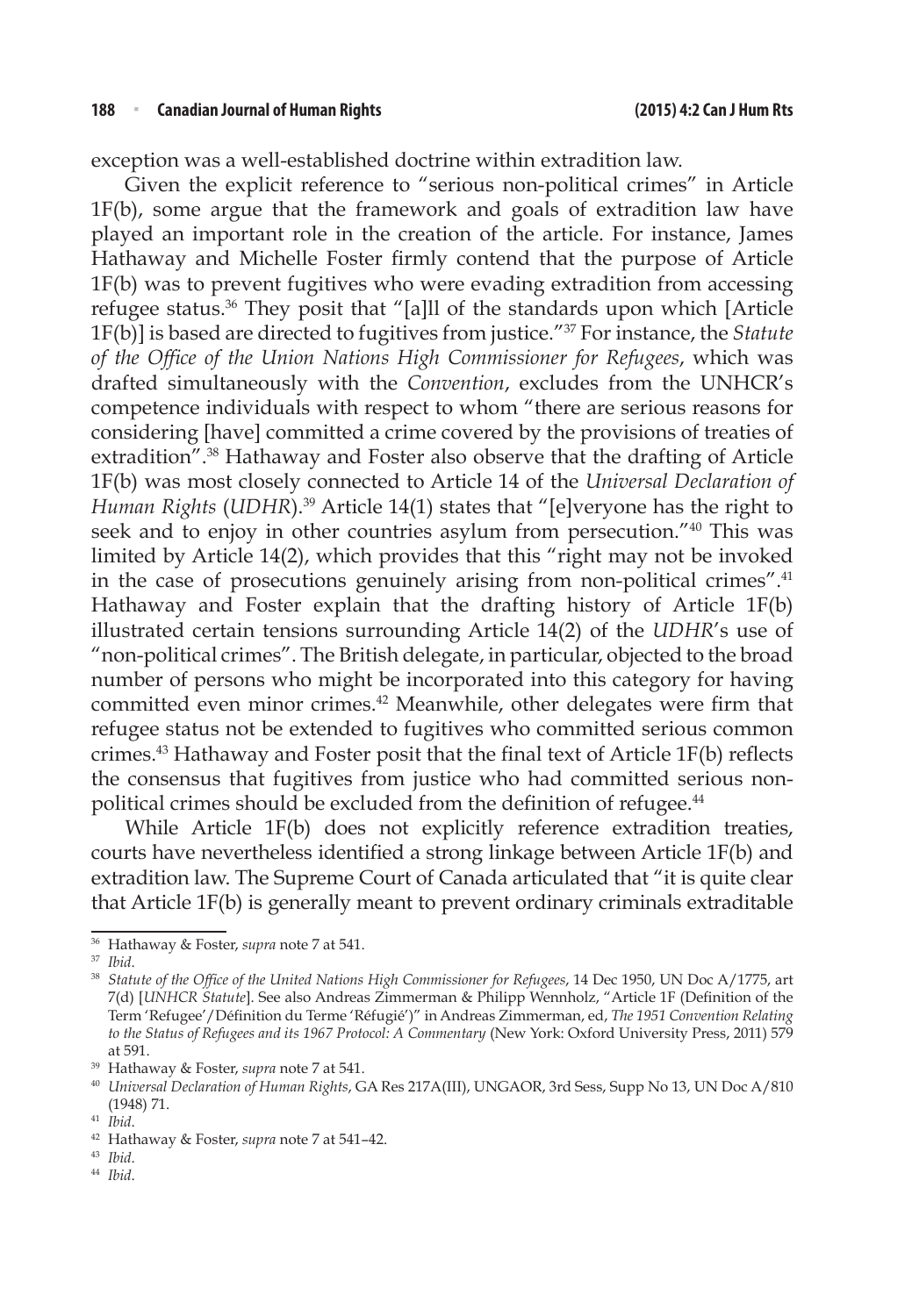by treaty from seeking refugee status".<sup>45</sup> The Court elaborated that there was a concern amongst the framers "that common criminals should not be able to avoid extradition and prosecution by claiming refugee status."46

Other judges have also made explicit connections between refugee law and extradition processes when interpreting the meaning of Article 1F(b). Lord Mustill of the House of Lords posited that the reference to serious non-political crimes in Article 1F(b) "must surely be an echo of the political exception which had been a feature of extradition treaties for nearly a century, and one may hope that decisions on the political exception would provide a comprehensive framework for the few and scattered decisions on asylum."47 Similarly, Justice Kirby of the High Court of Australia posited:

When the Convention came into force, it was natural that lawyers, familiar with this body of jurisprudence, should turn to it to give meaning to Art 1F(b). There was a recognition of the overlap between the exemption from extradition and the exception from refugee status. Each was concerned with serious crimes. Each was motivated by the (usually unexpressed) fear that the accused might not receive a fair trial if returned to the place where the crimes had allegedly been committed, or might be in mortal danger if so returned. The need for congruence between extradition law and the law of the Convention was therefore emphasised.<sup>48</sup>

In addition to such statements connecting the political crimes doctrine existing in both spheres of law, Hathaway and Foster observe that courts adjudicating Article 1F(b) cases have substantially referred to, if not relied upon, extradition decisions regarding the political crimes doctrine.49 For example, in *Gil v Canada*, an Article 1F(b) decision, the Canadian Federal Court of Appeal not only relied heavily on extradition jurisprudence, it adopted the same legal test as employed in Anglo-American extradition cases on political crimes.<sup>50</sup>

Still, the strong (contextual) connection between Article 1F(b) and extradition processes is not fully accepted in all quarters. Some emphasize the conspicuous absence of explicit textual references to extradition law and the exclusion of those fleeing prosecution of offences covered under extradition treaties as evidence of this lack of connection.<sup>51</sup> For instance, Guy S Goodwin-

<sup>&</sup>lt;sup>45</sup> *Pushpanathan, supra* note 26 at para 73.<br><sup>46</sup> *Ibid*. The Supreme Court of Canada recently held that the exclusion is not limited to just fugitives from justice, but even those who may have been convicted and have served time as punishment for said crimes.<br>See Febles, supra note 26 at para 35.

See *Febles*, *supra* note 26 at para 35. 47 *T v Secretary of State for the Home Department*, [1996] AC 742, [1996] 2 All ER 865 at 878 [*T v Secretary of State*]. See Hathaway & Foster, *supra* note 7 at 555. 48 *Singh*, *supra* note 31 at para 104.

<sup>49</sup> See Hathaway & Foster, *supra* note 7 at 555; Walter Kälin & Jörg Künzli, "Article 1F(b): Freedom Fighters, Terrorists, and the Notion of Serious Non-Political Crimes" (2000) 12 Intl J Refugee L 46 at 70 (Special Supplementary Issue).<br><sup>50</sup> Gil *v* Canada (Minister of Employment & Immigration), [1995] 1 FC 508, 119 DLR (4th) 497 [Gil cited to FC].<br><sup>51</sup> Indeed, given that the UNHCR Statute and the UDHR contained specific references

and prosecution respectively, it was open to the *Convention*'s framers to incorporate similarly explicit language. The decision not to do so undermines the argument that the goal of Article 1F(b) was to exclude access to those who were fugitives from justice under extradition treaties.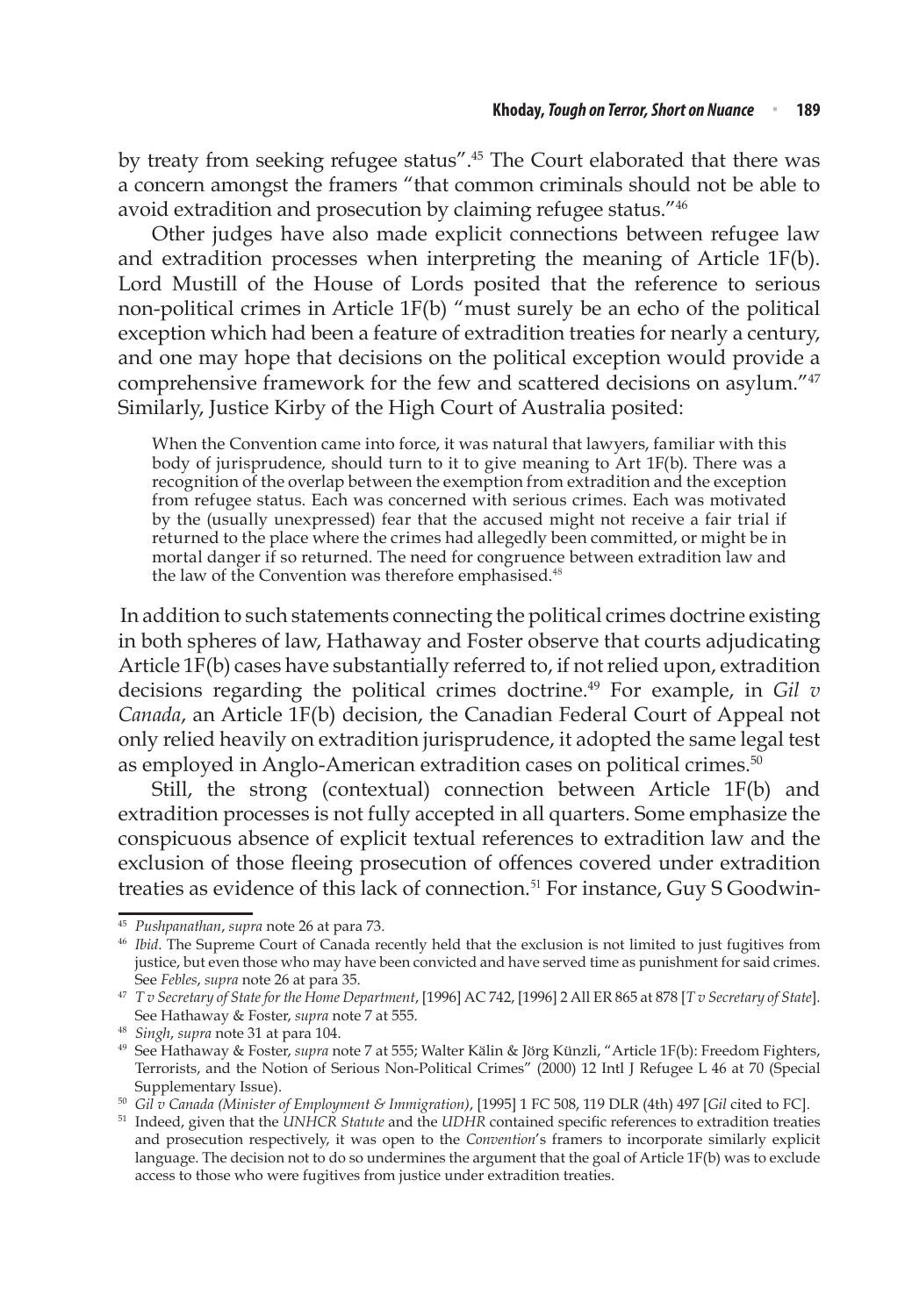Gill and Jane McAdam assert that it is unclear "whether the 'doctrine' of extradition was to play some role in the interpretation of the Convention."<sup>52</sup> The Supreme Court of New Zealand also observed that "[t]here is nothing in the text of the Convention that refers to extradition law or indicates an intention that a non-political crime under  $[Article]$   $1F(b)$  is the same concept."<sup>53</sup> It posited that one of the main purposes of Article 1F(b) was to ensure that "those who commit serious non-political crimes do not avoid legitimate prosecution by availing themselves of Convention protection."<sup>54</sup> The Court asserted that the "focus of the Convention is on the seriousness of the crime as well as whether it was of a non-political nature. It is not on whether particular conduct could be the subject of extradition proceedings."<sup>55</sup>

Between the two polar positions articulated, there is a middle ground that recognizes some connection between Article 1F(b) and extradition law that suggests principles of extradition law may reasonably influence Article 1F(b)'s interpretation while acknowledging the lack of a direct and explicit link. Walter Kälin and Jörg Künzli posit that Article 1F(b)

historically was introduced as an interface with extradition law and its concepts of 'political crimes'. Thus, principles of extradition law may provide *guidance* to authorities when taking their decisions as to whether an offence is a common (nonpolitical) crime within the meaning of Article  $1F(b)$  ... or whether, as a political offence, it prevents exclusion from the protection afforded by the Convention.<sup>56</sup>

Consequently, they conclude "it makes sense for authorities to *refer* to extradition when applying Article  $1F(b)$ ".<sup>57</sup> Gilbert argues that there cannot be a direct link between Article 1F(b) and extradition law.58 He posits that had the framers sought to make the direct connection, they could have framed Article 1F(b) as excluding an individual on the basis of the state of asylum's extradition laws which could then effectively incorporate the political crimes exception.<sup>59</sup> However, Gilbert also advances that Article 1F(b) "should be 'related to', although not limited by, the jurisprudence developed with respect to the political offence exemption."60 He bases this on the fact that the extradition jurisprudence is only 160 years old and the interpretation of Article 1F(b) must be dynamic.

- <sup>57</sup> *Ibid* [emphasis added]. 58 Gilbert, *supra* note 20 at 448. 59 *Ibid*. 60 *Ibid*.
- 
- 

<sup>52</sup> Guy S Goodwin-Gill & Jane McAdam, *The Refugee in International Law*, 3rd ed (Toronto: Oxford University Press, 2007) at 173.

<sup>53</sup> *The Attorney-General (Minister of Immigration) v Tamil X and Anor*, [2010] NZSC 107 at para 87, [2011] NZLR 721 [*Tamil X*].

<sup>&</sup>lt;sup>55</sup> *Ibid* at para 87.<br><sup>56</sup> Kälin & Künzli, *supra* note 49 at 69 [emphasis added] [footnotes omitted].<br><sup>57</sup> *Ibid* [emphasis added].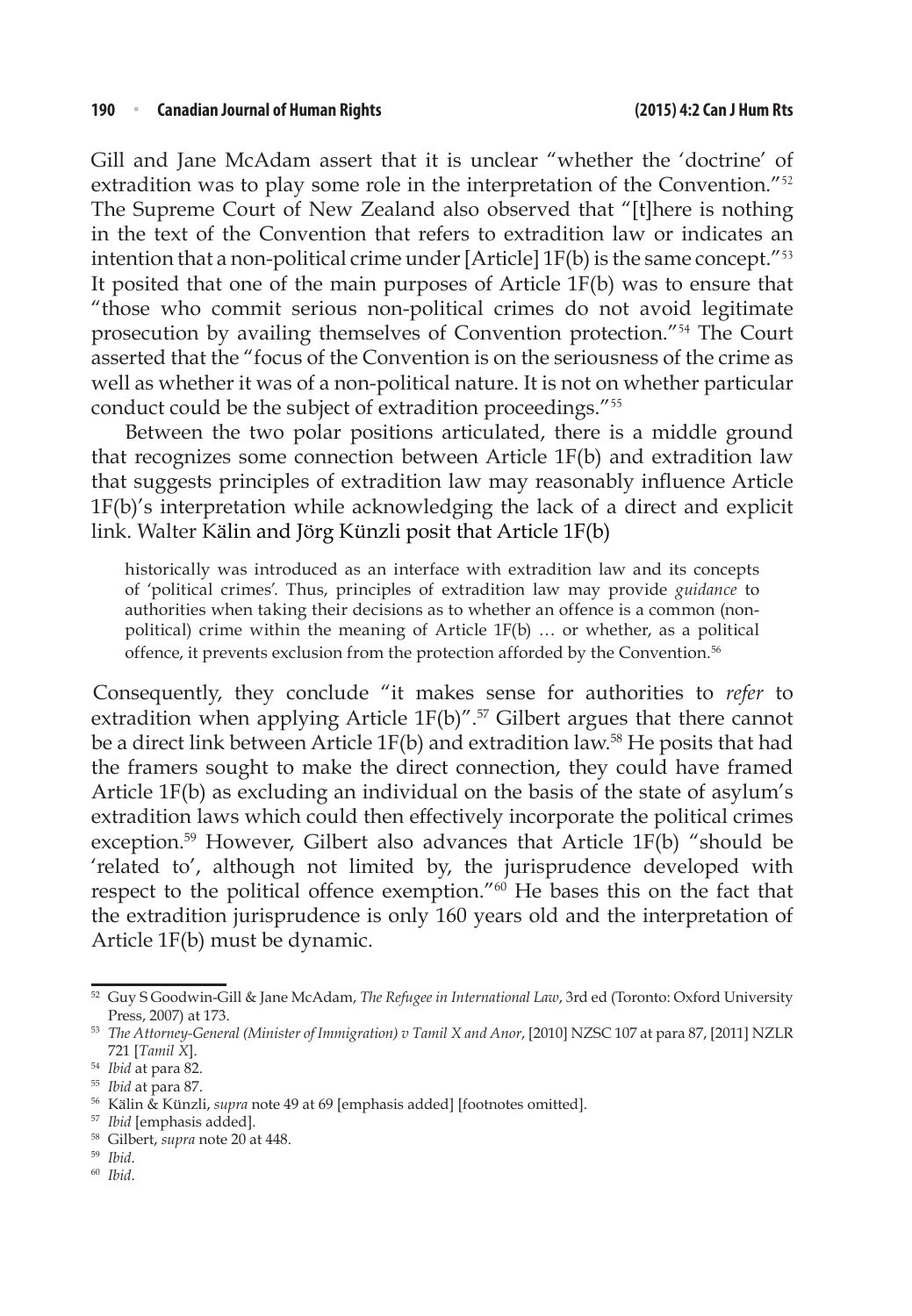Given the contextual link between Article 1F(b) and extradition law, the purposes articulated for Article 1F generally and 1F(b) specifically, and accounting for the lack of direct textual reference to extradition law, it is fair to conclude that extradition jurisprudence surrounding the political crimes doctrine should have some persuasive influence on Article 1F(b)'s development. Furthermore, in the context of this article and the discussion in the next part, the extradition jurisprudence is intended to demonstrate that judges have the capability to develop legal tests that account for the context in which the crimes take place. It is not to suggest that Article 1F(b) decisions should follow extradition jurisprudence "hand in glove".

#### **C. Article 1F(b),** *Non-Refoulement* **and National Security**

In recent years, there has been some articulation that another purpose of Article 1F(b) is to provide safety and security to the country of refuge. The Supreme Court of New Zealand, for example, has been a proponent of this position.<sup>61</sup> Undoubtedly, excluding someone who has engaged in serious nonpolitical crimes will likely have the ancillary benefit of providing such security. However, courts such as the Supreme Court of Canada, and some scholars, have stated that national security of the host society is not the purpose of Article 1F(b).62 Instead, the role of Article 33(2) of the *Convention* serves this purpose. Article 33(2) provides that the benefit of *non-refoulement* "may not, however, be claimed by a refugee whom there are reasonable grounds for regarding as a danger to the security of the country in which he is, or who, having been convicted by a final judgment of a particularly serious crime, constitutes a danger to the community of that country."63 The protection of *non-refoulement* is established in Article 33(1) which states that "[n]o Contracting State shall expel or return ("*refouler*") a refugee in any manner whatsoever to the frontiers of territories where his life or freedom would be threatened on account of his race, religion, nationality, membership of a particular social group or political

<sup>61</sup> *Tamil X*, *supra* note 53 ("The language of the provision cannot, however, be read as confining exclusion to those who are fugitives from justice. A further purpose is to protect the security of states in which refuge is sought by providing an exception from Convention obligations in respect of those with a propensity to commit serious non-political crimes" at para 82).

<sup>&</sup>lt;sup>62</sup> Pushpanathan, supra note 26 ("Article 1F ... establishes categories of persons who are specifically excluded from that definition. The purpose of Article 33 of the Convention, by contrast, is not to define who is and who is not a refugee, but rather to allow for the *refoulement* of a *bona fide* refugee to his or her native country where he or she poses a danger to the security of the country of refuge, or to the safety of the community. … [T]he general purpose of Article 1F is not the protection of the society of refuge from dangerous refugees, whether because of acts committed before or after the presentation of a refugee claim; that purpose is served by Article 33 of the Convention" at para 58). See Hathaway & Foster, *supra* note 7 ("[t]here is a clear division of labor between the duty to exclude fugitives from justice under Art. 1(F) (b) and the right of states concerned about danger to their community to expel even recognized refugees convicted of particularly serious crimes" at 539).

<sup>63</sup> *Convention*, *supra* note 3, art 33.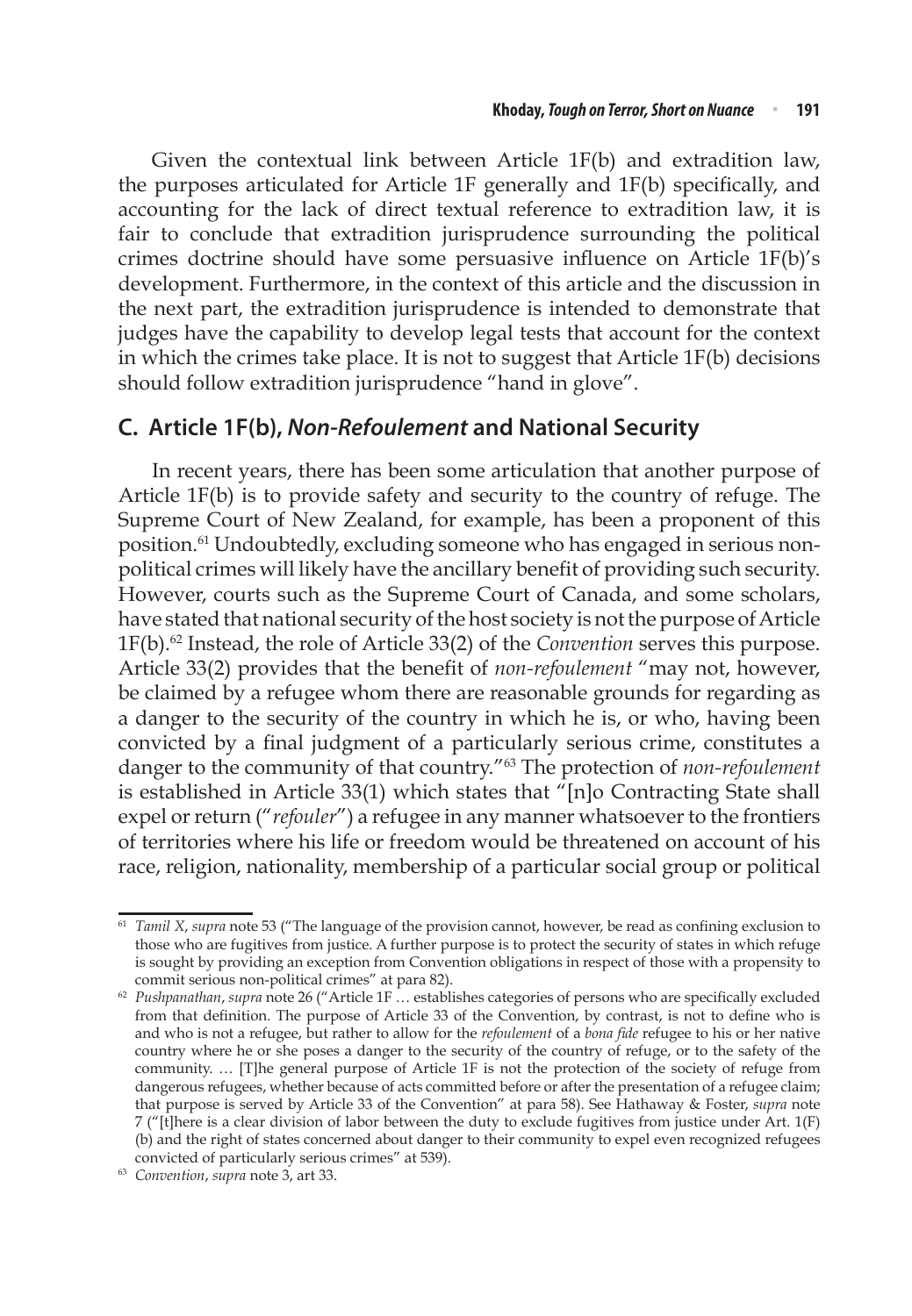opinion."64 What is notable here is that *non-refoulement* operates not just where someone has a well-founded fear of persecution, but where that individual "would be threatened". Despite the mandatory language of Article 33(1), this may be superseded if the terms of Article 33(2) are satisfied.<sup>65</sup> A premium is therefore placed on protecting host societies from threats, even when they are posed by *bona fide* refugees. As such, even where there is a likelihood (rather than just a well-founded fear as provided under Article 1A(2)) that someone may face persecution for race, religion, nationality, membership in a particular social group or political opinion, Article 33(2) permits their expulsion from the country of refuge.

As illustrated, Article 1F(b) was created to exclude those who are unworthy of protection. To determine whether someone qualified for the political crimes doctrine and thus remained worthy of the protections afforded by the *Convention*, courts have applied certain legal tests. What will become evident in the next part is that under both extradition and refugee jurisprudence, judges and tribunals have examined the overall circumstances and various relevant factors to determine whether an individual qualified for the political crimes doctrine.

## **III. The Political Crimes Jurisprudence**

#### **A. Political Crimes in Extradition Law**

The political crimes doctrine originated in the context of extradition law. Conceptually, the political crimes doctrine is rooted in the upheavals of the late eighteenth century, namely the American and French Revolutions,<sup>66</sup> during which officials validated the notion of protecting resisters fleeing persecution or who had been banished. During the French Revolution, the framers of the *Constitution of 1793* incorporated a right to asylum to foreigners banished from their country of origin for engaging in the cause of freedom.<sup>67</sup>

While the *Declaration of Independence* firmly declared the right of individuals to resist tyrannical governments within the American legal and political context, there was a clear absence of any commensurate legal or political commitment to granting asylum to those fleeing persecution or banishment for

<sup>&</sup>lt;sup>64</sup> *Ibid.*<br><sup>65</sup> *Ibid.*<br><sup>66</sup> See *Ordinola, supra* note 35 at 595.<br><sup>67</sup> Acte Constitutionnel du 24 juin 1793 [France]. In the *Constitution of 1958,* this was further modified to state that "the authorities of the Republic shall remain empowered to grant asylum to any foreigner who is persecuted for his action in pursuit of freedom or who seeks the protection of France on other grounds." *Acte Constitutionnel du 4 octobre 1958* [France] art 53–1, online: <http://www2.assemblee-nationale.fr/ langues/welcome-to-the-english-website-of-the-french-national-assembly>.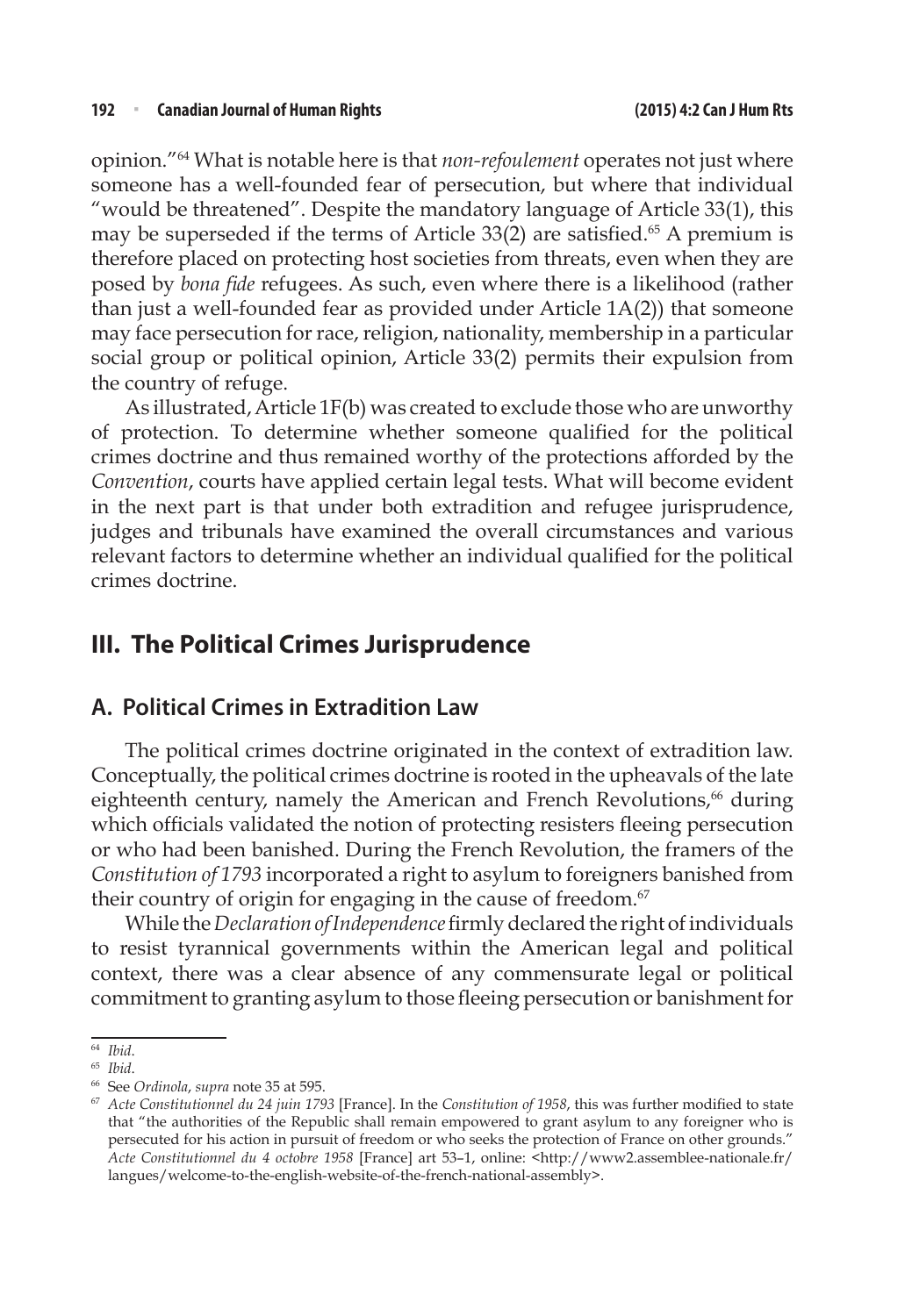such actions.<sup>68</sup> Still, the idea of extending some legal protection to resisters was not wholly absent. Writing as the United States Secretary of State within the context of ongoing extradition treaty negotiations between the United States and other states, Thomas Jefferson expressed the belief that the United States should avoid returning political fugitives fighting against the oppressions of their government.<sup>69</sup> Jefferson observed that where "real" treason existed, such conduct deserved the highest punishment.<sup>70</sup> Yet he also noted that there was a distinction between acts waged against a government and acts carried out against the oppressions of government.<sup>71</sup> Jefferson asserted "the latter are virtues; yet have furnished more victims to the executioner than the former; because real treasons are rare, oppressions frequent. The unsuccessful strugglers against tyranny have been the chief martyrs of treason-laws in all countries."72

The refusal to grant extradition by reason that the fugitive's crime was of a political nature only first became enshrined into law in a Franco-Belgian extradition treaty in 1834. The political crimes exception was first incorporated into a United States extradition treaty in 1843.73 The political crimes doctrine was eventually included in other United States extradition treaties as well as those of most other states.<sup>74</sup> During the nineteenth century, it was "deemed necessary to protect those people who justly fought back against their government oppressors to secure political change."75 It was in the late nineteenth century that courts first started to construct legal tests to give it shape.

#### *i. The Anglo-American Incidence Test*

The political crimes doctrine as it has developed in Anglo-American extradition law has had a certain pronounced tolerance, if not acceptance, of violence as a means to effect political change. This acceptance, as noted earlier, likely emerged from a revolutionary ethos that privileged violence

<sup>68</sup> See *The Declaration of Independence* (US 1776).

<sup>69</sup> Letter from Thomas Jefferson to William Carmichael and William Short (24 April 1792) in Thomas Jefferson Randolph, ed, *Memoir, Correspondence, And Miscellanies, From The Papers Of Thomas Jefferson*, 2nd ed, vol 3 (Boston: Gray and Bowen, 1830), online: <www.gutenberg.org/files/16783/16783-h/16783-h. htm#link2H\_4\_0108>.

<sup>70</sup> *Ibid*.

<sup>71</sup> *Ibid*.

<sup>72</sup> *Ibid*.

<sup>73</sup> See *Ordinola*, *supra* note 35 at 596.

<sup>74</sup> See *Quinn*, *supra* note 35 ("It was not until the early nineteenth century that the political offense exception, now almost universally accepted in extradition law, was incorporated into treaties" at 792). However not all states incorporated the political crimes exception into their extradition treaties. See Anne Warner La Forest, *La Forest's Extradition To And From Canada*, 3rd ed (Aurora, Ontario: Canada Law Book, 1991) ("Note that the treaties between Eastern European countries do not provide for a political offence exception" at 82, n 7). 75 *Ordinola*, *supra* note 35 at 596.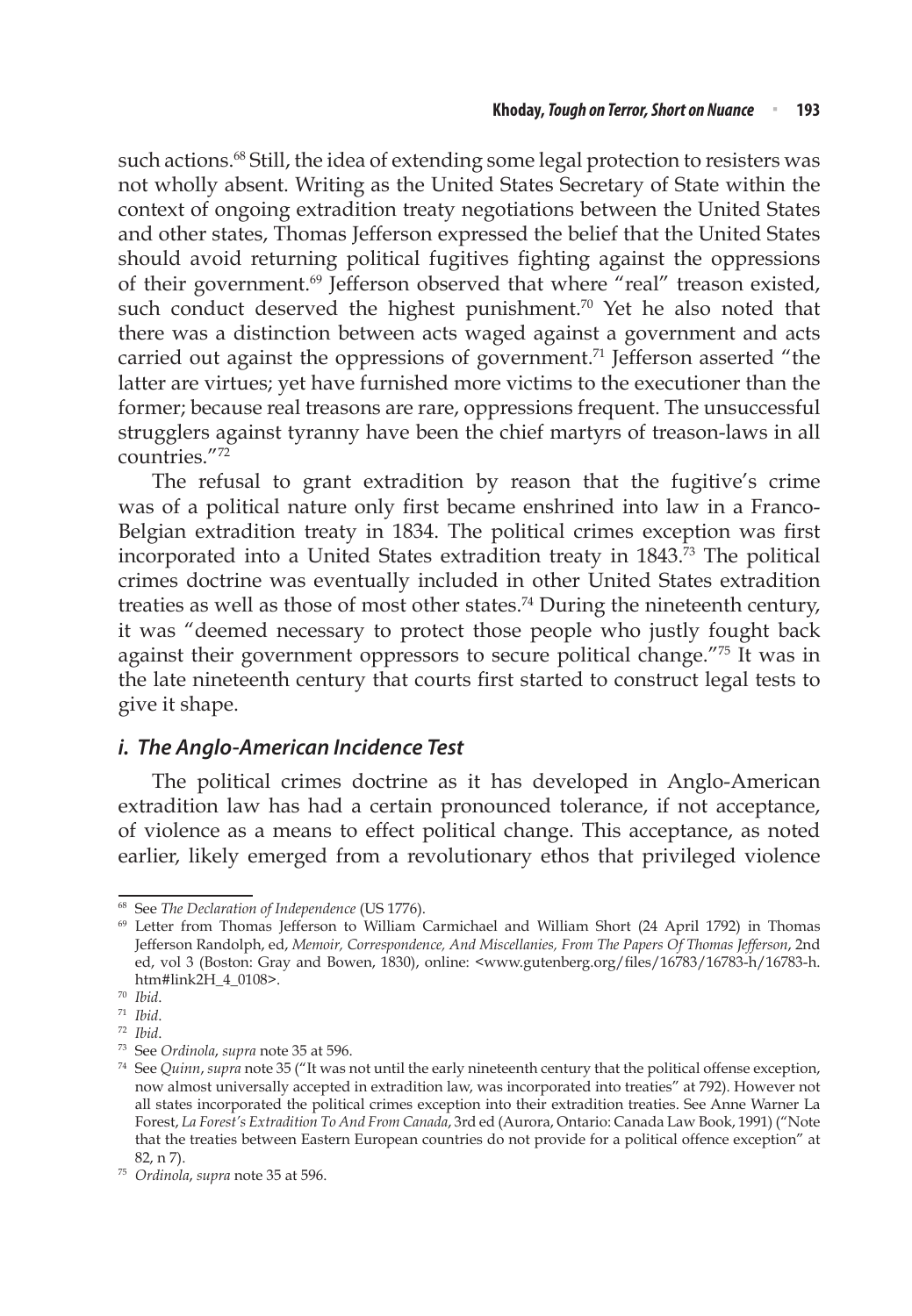against authoritarian regimes. The legal test developed in Anglo-American law was first established in *Re Castioni* in 1891. The Queen's Bench court held that a crime was political in nature if it was "incidental to *and* formed a part of political disturbances."76 In order to narrow the scope of what constituted a political crime, the court developed the stated test so as to require a clear nexus between the putative political criminal act and the political disturbances.<sup>77</sup> While the word "violence" is not explicitly employed in the legal test, it may be implied from the use of the word "disturbances". Some United States courts have nevertheless inserted the words "uprising" in addition to "violent", modifying the term "political disturbances" to emphasize the minimum conditions necessary to qualify under the doctrine.<sup>78</sup> Even without the modifier "violent", there has nevertheless been judicial recognition that "political disturbances" must essentially be violent in nature. As the United States Seventh Circuit Federal Court of Appeals asserted in *Eain v Wilkes*, the definition of political disturbances included organized forms of aggression "such as war, rebellion and revolution," and were "aimed at acts that disrupt the political structure of a State".79 The United States Ninth Circuit Federal Court of Appeals has also posited that in order to constitute an uprising, "a conflict must involve either some short period of intense bloodshed or an accumulation of violent incidents over a long period of time."80

Despite the violent and sanguinary imagery that emerges from these statements, and the seeming legitimization of political violence and bloodshed, such legitimization is not unqualified or unrestrained.<sup>81</sup> Courts have placed limits on the scope of the doctrine. Not every act of politically motivated violence has been tolerated; there must be a corresponding and demonstrable need to ensure that the putative political crimes are targeted against state actors (or those violently opposing the state) and not civilians. As such, engaging in

<sup>76</sup> *Re Castioni*, [1886–90] All ER Rep 640, [1891] 1 QB 149 at 153, 166 [emphasis added].

<sup>77</sup> In so doing, the court rejected a broader definition proposed by John Stuart Mill in the British Parliament that a political crime is "[a]ny offence committed in the course of or furthering of civil war, insurrection, or political commotion." *Ibid* at 153. The *Castioni* court feared Mills' definition would permit any act borne out of personal malice to be excused just because it happened to transpire during the course of an uprising (*ibid* at 154).

<sup>78</sup> See *Ordinola*, *supra* note 35 at 597.

<sup>79</sup> *Eain v Wilkes*, 641 F 2d 504 at 520–21 (7th Cir 1981).

<sup>80</sup> See e.g. *Vo v Benov*, 447 F 3d 1235 at 1242 (9th Cir 2006) [*Vo*].

<sup>81</sup> In *Schtraks v Government of Israel and Others*, [1964] AC 556, [1962] 3 All ER 529 at 535–36, Lord Justice Reid, in his concurring opinion, posited two criticisms with respect to the necessity of showing a violent political disturbance or uprising. Lord Reid contended that a crime committed may be political even if there is no insurrection taking place. An underground resistance movement may engage in a violent act before the insurrection has broken out and taken foot, but this does not remove it of its political character. Lord Reid observed that "[a]n underground resistance movement may be attempting to overthrow a government, and it could hardly be that an offence, committed the day before open disturbances broke out, would be treated as non-political, while a precisely similar offence committed two days later would be of a political character." (*Ibid* at 535). With respect to the second criticism, he argued against the notion that a person should be denied refuge on the basis that the criminal act was non-violent in nature if it was aimed at inducing or compelling an autocratic regime to grant a measure of civil or religious liberty.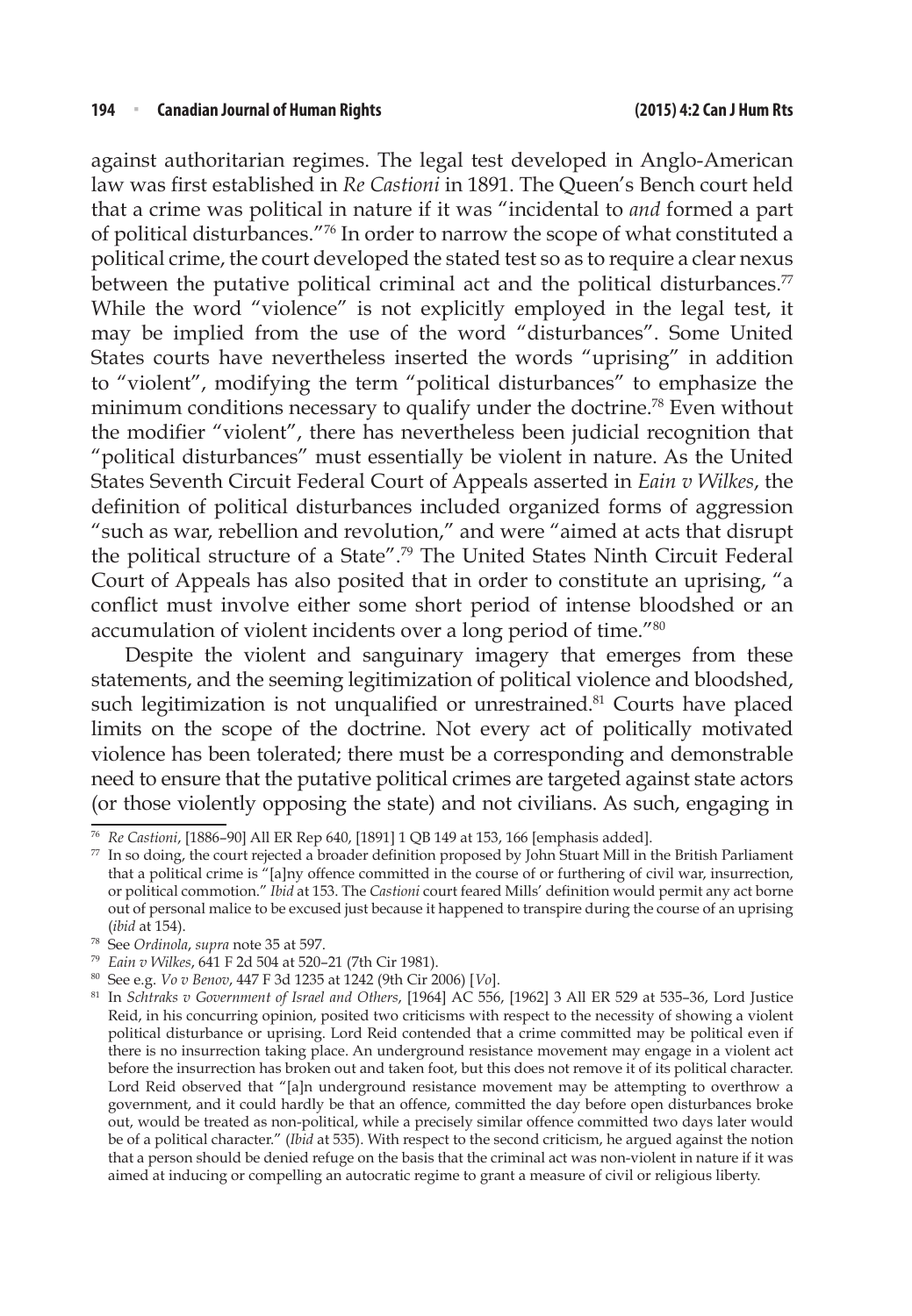violence that is either targeted at civilians, or likely to kill civilians, has been deemed to fall outside of the parameters of the political crimes doctrine.<sup>82</sup> Such crimes are likely to be designated as acts of terrorism.

Connected to the theme of differentiating between political crimes and acts of terrorism is the geographic limitation that courts have applied to the scope of the political crimes doctrine. Through this limitation, the crime must take place "within the country or territory in which those rising up reside,"<sup>83</sup> or that it must be aimed at the state requesting extradition and not merely take place on its soil.<sup>84</sup> The stated basis for this geographic restriction is that "it ensures that the political offense exception is not used to allow international terrorists to escape prosecution or to encourage the spread of civil insurrections to neighboring states."85 To illustrate, in *Vo*, the defendant was charged with the attempted bombing of the Vietnamese embassy in Thailand (the state seeking extradition). Vo's opposition was to the policies of the Vietnamese

<sup>84</sup> *Tzu-Tsai Cheng v Governor of Pentonville Prison*, [1973] AC 931, 2 All ER 204 [*Cheng* cited to All ER].

 Lord Simon of Glaisdale also expressed a similar disagreement in *Cheng*, *supra* note 84 at 219–20. There, the United States sought Cheng's extradition for the attempted murder of the purported head of the Taiwanese Secret Police and Vice-Premier of Taiwan while the latter was visiting the United States. Cheng was committed to the overthrow of the Taiwanese government headed by Chiang Kaishek. The intended victim was also Chiang's son. The House of Lords held that Cheng was ineligible for the political crimes doctrine for the reason that the political crime was not aimed at the state requesting extradition. Lord Simon assailed the notion that the crime was not one of a political character by virtue of its geographic location. He provided an illustration of how the geographic limitation might lead to absurd results. Lord Simon hypothesized that had the attack been on the Vice-President of the United States in opposition to the United States government's support of Taiwan and that an attempted assassination took place on the American side of the Niagara Bridge, such crime might be considered an offence of a political nature. Yet if the assassin were to follow the Vice-President to the Canadian side (and thus outside of the United States' jurisdiction), it would then not be considered a political crime (*ibid* at 219).

<sup>82</sup> Attacks on civilians are not tolerated under the test. See e.g. *Re Meunier*, [1894] 2 QB 415; *Ornelas v Ruiz*, 161 US 502, 16 S Ct 689 (1896) (holding that an attack and kidnapping of civilians, as well as destruction of property taking place amidst an attack on government soldiers, was non-political); *Eain*, *supra* note 79 (holding that planting a bomb in a teeming market, killing two and maiming many others, did not constitute a political crime); *Matter of Extradition of Atta*, 706 F Supp 1032 (EDNY 1989) aff'd *Ahmad v Wigen,* 910 F 2d 1063 (2nd Cir 1990) (holding that an attack on a civilian bus did not constitute a political crime); *Gil*, *supra* note 50 (holding that there is "no objective rational connection between injuring the commercial interests of certain wealthy supporters of the [Iranian] regime and any realistic goal of forcing the regime itself to fall or to change its ways or its policies" at para 80); *Arambasic v Ashcroft*, 403 F Supp 2d 951 (DSD 2005) (war crimes committed against civilians amidst civil war in Croatia were not political crimes); *Ordinola*, *supra* note 35 (state officer killing civilians who were unconnected with violent rebellion against the state not a political crime).

<sup>83</sup> *Vo*, *supra* note 80 at 1243–45. See *Quinn*, *supra* note 35 at 807–08, 812–14.

<sup>&</sup>lt;sup>85</sup> *Vo, supra* note 80 at 1244. The geographical limitation however has not been without criticism from other jurists. In *Quinn*, Judge Duniway, writing in concurrence, doubted the necessity of this limitation. He asserted that "genuinely revolutionary activities can take place outside the geographic boundaries of the requesting state." *Quinn*, *supra* note 35 at 818. To illustrate he provided the following example: "[s] uppose that, today, a citizen of Nicaragua, active in the so-called contras, were to sink a vessel owned by the Sandinista government on the high seas, and flee to this country. Would we grant extradition because his act did not take place within the territorial waters of Nicaragua?" (*Ibid*). Judge Duniway's reason that Quinn should not receive the benefit of the political crimes doctrine was that Quinn dispatched a letter bomb to an innocent, albeit influential, civilian who had no direct connection to the troubles in Northern Ireland. Furthermore, although Quinn killed an undercover police officer in the midst of escaping, Quinn was not aware that the individual was a state actor (*ibid* at 819).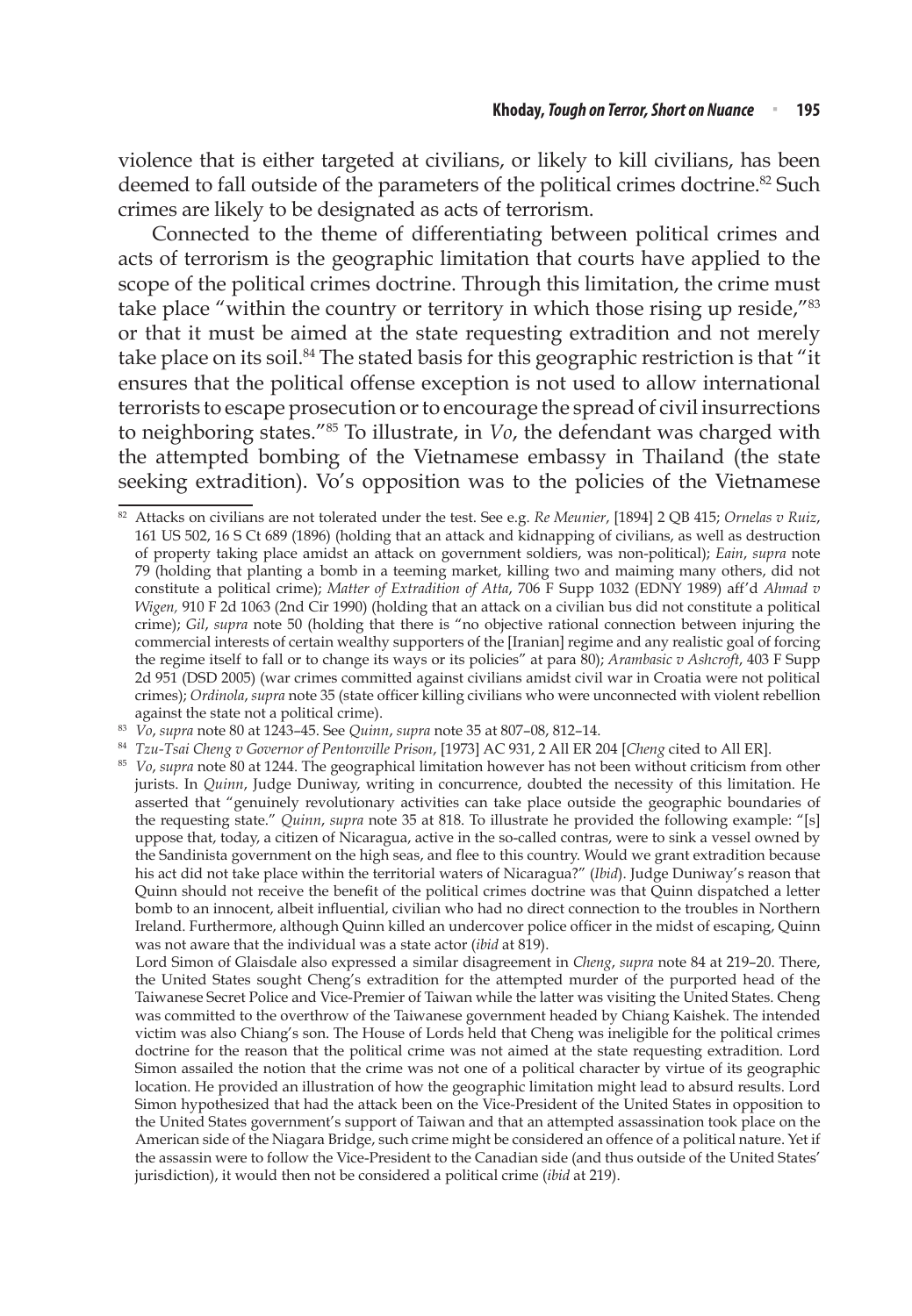government. Thailand made a formal request for his extradition from the United States where Vo was living. The court held that the political crimes doctrine did not apply because of the location where the crime took place, and held that Vo could be extradited. Accordingly, had Vo committed a similar crime in Vietnam, the act might have qualified as a political crime provided other elements were satisfied – that the target was not a civilian and that the act took place incident to a violent political disturbance or uprising.

In recent decades, there are relatively few individuals who have successfully managed to benefit from the political crimes doctrine in Anglo-American jurisprudence. When courts have recognized that an individual's actions were incidental to, or formed part of, a violent political uprising, they have been very cautious in justifying their conclusion. An example of this can be found in the 1984 extradition case, *In the Matter of Extradition of Doherty*, where the United States Federal Court for the southern district of New York determined that a member of the Provisional Irish Republican Army (PIRA) qualified for the political crimes doctrine under the *Castioni* test.<sup>86</sup> As part of a PIRA unit, Doherty attacked a convoy of British soldiers in Belfast.<sup>87</sup> An exchange of gunfire ensued between the unit and the soldiers, resulting in the death of a British military officer.<sup>88</sup> Doherty was subsequently arrested and prosecuted for several crimes, including the officer's murder.<sup>89</sup> Before the trial was over, he escaped to the United States and was convicted *in absentia*. 90 England sought his extradition from the United States, but the court denied its request.

The *Doherty* court designated it a political crime, and distinguished the case before it from acts of terrorism. While acknowledging that "paramilitary terrorism … has become the plague of the modern age", there was a clear distinction in connection with Doherty's crime which was incidental to, and in furtherance of, violent political disturbances.<sup>91</sup> Drawing from international law, the court observed that Doherty's crimes did not involve the taking of hostages or their execution.<sup>92</sup> The court stressed that those targeted by the PIRA in this particular instance were strictly military actors and not civilian targets.<sup>93</sup> It asserted:

We are not faced here with a situation in which a bomb was detonated in a department store, public tavern, or a resort hotel, causing indiscriminate personal injury, death, and property damage. Such conduct would clearly be well beyond the parameters

- <sup>92</sup> *Ibid* at 275–76.
- <sup>93</sup> *Ibid*.

<sup>86</sup> *In the Matter of Extradition of Doherty*, 599 F Supp 270 at 275, 277 (SDNY 1984).

<sup>87</sup> *Ibid* at 272.

<sup>88</sup> *Ibid*. 89 *Ibid*. 90 *Ibid*.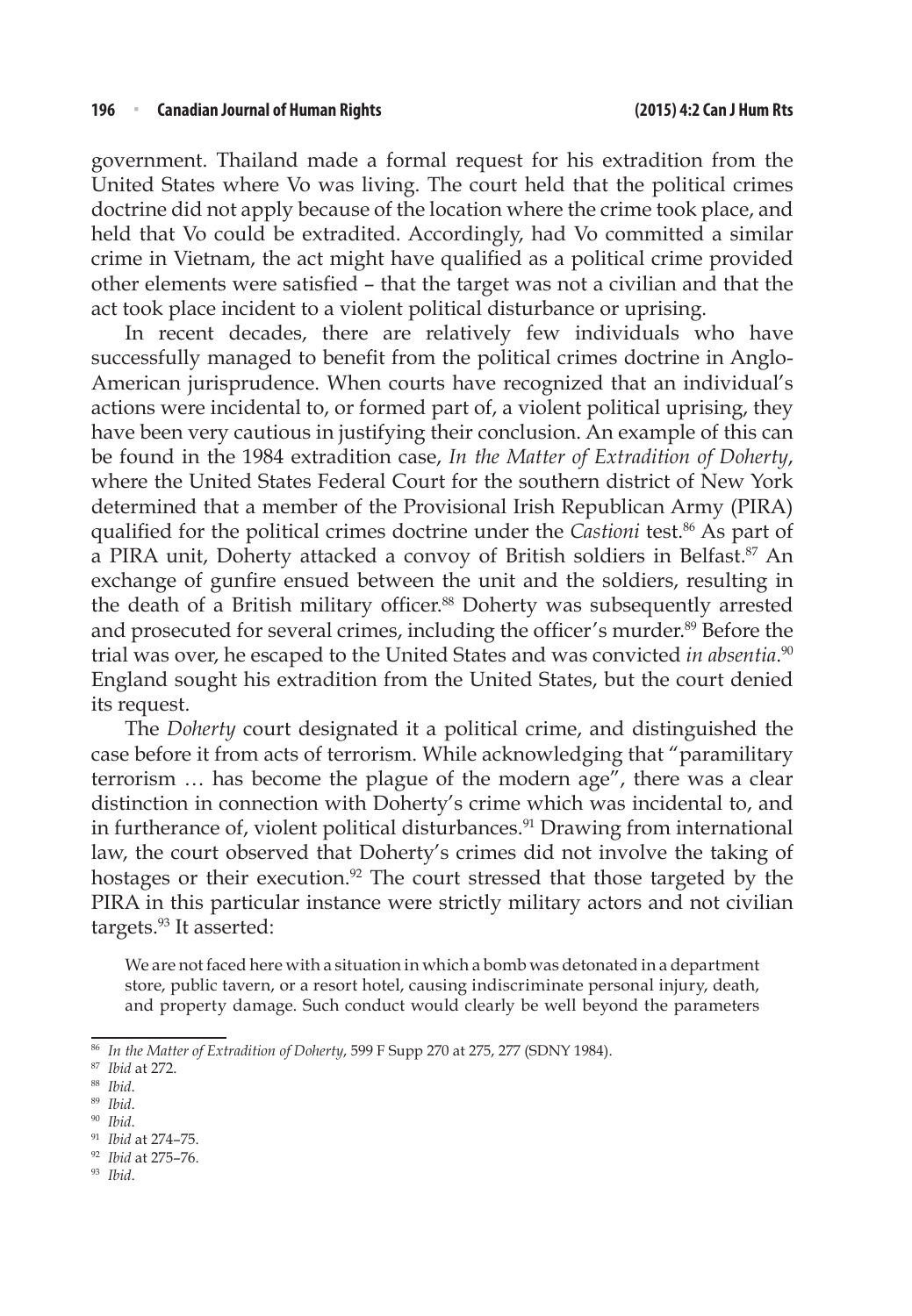of what and should properly be regarded as encompassed by the political offense exception to the Treaty. Whatever the precise contours of that elusive concept may be, it was in its inception an outgrowth of the notion that a person should not be persecuted for political beliefs and was not designed to protect a person from the consequences of acts that transcend the limits of international law.<sup>94</sup>

The court emphasized that in contrast to the targeting of civilians and civilian objects, the facts illustrated a political crime in its most "classical" form.95 Stressing once again the military nature of the encounter, the court stated that had the killing and attack taken place during the "course of more traditional military hostilities there could be little doubt that it would fall within the political offense exception."96

The test established in Anglo-American extradition law demonstrates a sufficient concern that the political crimes doctrine should not be deployed to protect those who intentionally or recklessly target civilians. Furthermore, the protection has been limited to those engaged in political violence where the "uprising" is taking place. Although the *Castioni* test has produced a fair amount of jurisprudence, it was not the only test formulated in the extradition context for political crimes. I next look at the test articulated in Swiss extradition law.

#### *ii. The Swiss Proportionality Test*

Under Swiss extradition law, there is an emphasis on the proportionality of the means and methods employed relative to the political objectives. In order to qualify as a political crime, it has to be proven that a common crime had "a *predominantly* political character as a result of the circumstances in which they are committed, in particular as a result of the motives inspiring them and the purpose sought to be achieved."97 The court in *Ktir* asserted that such offences presuppose that the act is committed out of political passion and is committed either in the framework of a struggle for power or for the purpose of escaping a dictatorial authority.<sup>98</sup> Just as important, however, is that the court stated that the damage caused by the crime had to be proportional to the aim sought.<sup>99</sup>

Swiss courts have also articulated that the interests at stake must be significant enough to excuse, if not justify, the infringement of private legal rights that are normally implicated in common crimes (in contrast to pure political crimes).100 As such, in cases of murder, it has to be shown that homicide

- <sup>98</sup> *Ibid*. 99 *Ibid*.
- <sup>100</sup> *Ibid*.

<sup>94</sup> *Ibid* at 275.

<sup>95</sup> *Ibid* at 276.

<sup>96</sup> *Ibid*. 97 *Ktir v Ministère Public Fédéral*, [1961] 34 ILR 143 at 144 [emphasis in original].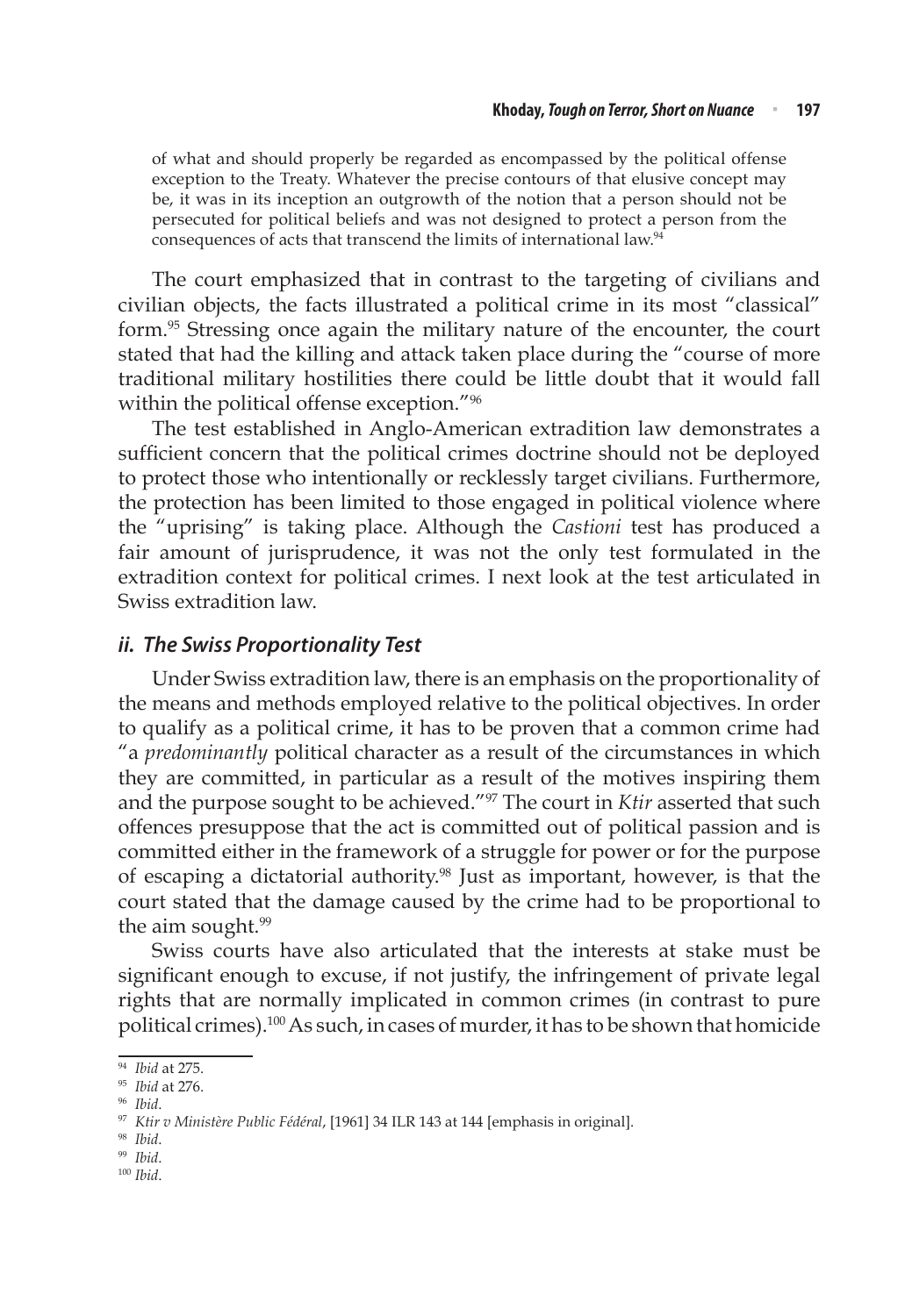was the "sole means of safeguarding more important interests and attaining the political aim."101 Thus, while murder is not explicitly excluded, Swiss tribunals have determined that there must be some compelling justification for it. In *Ktir*, a member of the Algerian Liberation Movement (ALM) was ordered by superiors to execute another member who was suspected of treason against the ALM. Following the murder, Ktir fled France (where the murder took place) to Switzerland. Although not invoking a geographical limitation specifically as illustrated in Anglo-American case law, the Swiss court observed that the ALM's cause for freedom in Algeria places them at odds with France and the colonial government in Algeria. The tribunal acknowledged that the ALM was a political organization and that Ktir as a member was ordered to commit the murder. However, the court determined that the crime itself was not "predominantly political" in character. The test was not satisfied because the murder was not necessary as the sole means of safeguarding the more important interests of the ALM and of achieving its aims. The court stated that the interests were not "so gravely compromised" by the treason that murder was necessary, and concluded that the act was too loosely connected to the political aims and, in the circumstances of the case, was thus ultimately an act of "vengeance and terror."102

The Swiss Federal Tribunal's jurisprudence indicates that this approach is also stringent with respect to non-homicide offences such as robbery to secure financial resources to accomplish the overthrow of a state. In *Re Nappi*, the defendant was a member of a neo-fascist group which sought to overthrow the government.103 The court held that the political character of the offence was not the predominant aspect of the offence because it was not in direct relation to the end sought.104 In order to show this direct relationship, the offence in question must be a "really efficacious method of achieving" the ends sought.105

What the Anglo-American and Swiss extradition jurisprudence indicate are that courts have formulated tests that sufficiently allow them to engage in a contextual analysis, rather than cut out or exclude those who engage in any violence altogether. They have done this in a manner that has excluded those who have targeted civilians, and those who have engaged in disproportionate violence. As shall be evident in the following section, there has been a similar

<sup>&</sup>lt;sup>101</sup> *Ibid.*<br><sup>102</sup> *Ibid* at 145. In an earlier decision, the Swiss Federal Tribunal determined that complicity in the killing of an Italian national characterized as a "dangerous fascist" was a non-political offence because at the time of the offence in December 1945, Italy had a post-war government of national unity capable of dealing with such dangerous individuals if necessary. The court observed that there was no struggle for power or real concern of fascists recapturing power. See *Re Peruzzo*, [1952] 19 ILR 369 (Swiss Federal Tribunal, 1951).

<sup>103</sup> *Re Nappi*, [1952] 19 ILR 375 (Swiss Federal Tribunal, 1951).

<sup>104</sup> *Ibid*.

<sup>105</sup> *Ibid* at 376.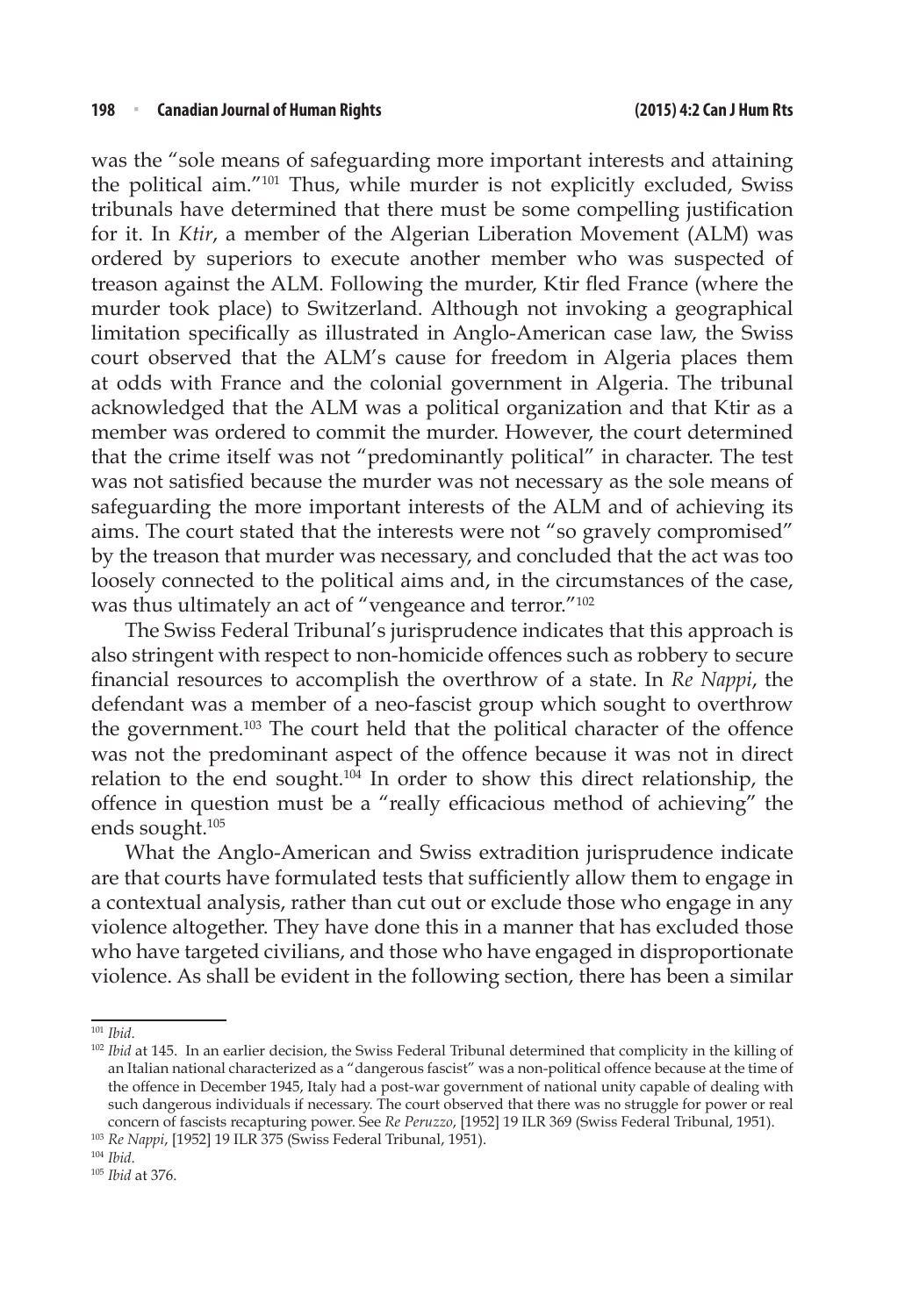pattern in the Article 1F(b) jurisprudence.

#### **B. The Political Crimes Tests and Jurisprudence Under Article 1F(b)**

There are several tests used to interpret whether a crime qualifies as political under Article 1F(b) of the *Convention*. While various national courts employ different phrasings to articulate the applicable test, they are substantially focused on a relatively common set of factors in making their assessments. All of the tests discussed below examine the context in which the crimes transpire and the totality of the circumstances.

Unlike the *Castioni* test in Anglo-American extradition law, United States courts have adopted a differently articulated test for political crimes within the refugee law context that emphasizes proportionality. A crime will be considered a political crime under United States law if "the political aspect of the offense outweigh[s] its common-law character. This would not be the case if the crime is grossly out of proportion to the political objective or if it involves acts of an atrocious nature."106 Employing this standard first created by the United States Board of Immigration Appeals (BIA), United States federal court and administrative tribunal decisions have examined the status of the victims and the means employed to determine whether a crime is political or not.107 For example, in *Immigration and Naturalization Service v Aguirre-Aguirre*, the United States Supreme Court unanimously affirmed the BIA's decision that the asylum-seeker committed a serious non-political crime when, in protesting governmental policies in Guatemala, he participated in the burning of buses, assaulted passengers, vandalized and destroyed property in private shops after forcing customers out.108 Aguirre-Aguirre's stated objective was to protest high bus fares and the government's failure to investigate disappearances and murders.<sup>109</sup> The act of destroying private property and assaulting civilians travelling on buses was disproportionate to achieving the stated objectives.

Like their American counterparts, British courts have not imported the *Castioni* test into the Article 1F(b) context. Instead, the appellate committee of the House of Lords crafted a different test for Article 1F(b).110 In *T v Secretary of State for the Home Department*, Lord Lloyd of Berwick, writing for the majority, posited that courts must examine two main factors.<sup>111</sup> First, jurists must

<sup>106</sup> *Matter of McMullen*, 19 I & N Dec 90 at 97–98, Interim Decision 2967, 1984 WL 48589 (BIA).

<sup>107</sup> See *Immigration and Naturalization Service v Aguirre-Aguirre*, 526 US 415 (1999).

<sup>&</sup>lt;sup>109</sup> Aguirre-Aguirre v Immigration and Naturalization Service, 121 F 3d 521 at 525 (9th Cir 1997), Kleinfeld J, dissenting, rev'd 526 US 415 (1999). Judge Kleinfeld observed that during Aguirre-Aguirre's testimony, the latter emphasized high bus fares as the objective and "sometimes forgot to mention that his group was also upset about disappearances" (*ibid* at 526).

<sup>110</sup> *T v Secretary of State*, *supra* note 47 at 899.

<sup>111</sup> *Ibid*.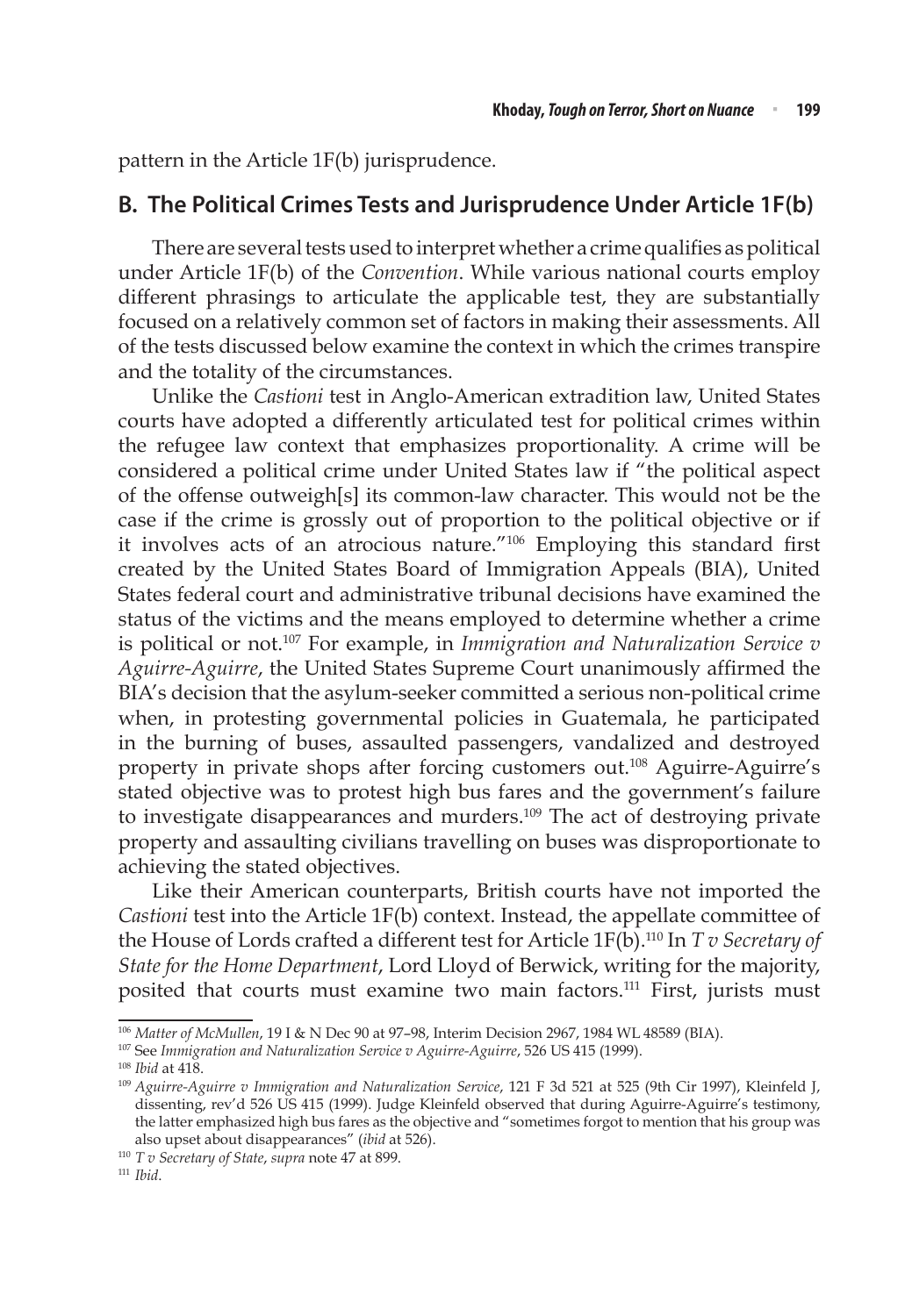determine whether a crime was committed for a political purpose, which he identified as the overthrow, subversion or changing of the government of a state, or the inducement of a state to change its policies.<sup>112</sup> Second, there must be a "sufficiently close and direct link between the crime and the alleged political purpose."113

In order to conclude the existence of such a nexus, Lord Lloyd indicated that courts will need to examine further the means used to achieve the political objectives, giving particular regard to whether the crime was aimed at a military, governmental or civilian target.<sup>114</sup> Furthermore, the majority identified that even where the government is the target, it must also be examined whether the means used were likely to involve indiscriminate killings or injuries to members of the public.<sup>115</sup>

The majority applied these factors to the case before it and came to the correct conclusion that the asylum-seeker should be excluded. The claimant was a member of an Algerian political party, the Front Islamique du Salut (FIS). As part of the FIS' resistance efforts against the military government, the claimant participated in the bombing of a civilian airport resulting in numerous civilian casualties.<sup>116</sup> Lord Lloyd observed that the FIS was a political organization and the claimant's role was certainly political in that "he was attempting to overthrow the government by what he regarded as the only remaining available means."117 Yet, while the attack on the airport was clearly an assault against government property, the means employed were indiscriminate; they were bound to kill members of the public, and in fact did so. The majority concluded that the link between the means employed and the objective was too remote.<sup>118</sup>

Similar to the factors discussed by the House of Lords, in *Minister for Immigration and Multicultural Affairs v Singh*, three concurring justices of the High Court of Australia wrote individual opinions emphasizing the following criteria for assessing whether a crime was political for the purposes of Article  $1F(b)$ .<sup>119</sup> First, there needed to be proof of the existence of a political objective(s)

<sup>112</sup> *Ibid*.

<sup>113</sup> *Ibid*.

<sup>114</sup> *Ibid*.

<sup>115</sup> *Ibid*.

<sup>&</sup>lt;sup>116</sup> What is of course striking in this hypocrisy is that Western European and North American states that decry violence against civilian populations had little problem engaging in violence against civilian populations when it suited their purposes, either during the effort to quell anti-colonial resistance (even those that were non-violent – e.g. the Jallianwalla Bagh Massacre) or during periods of armed conflict – i.e. Allied bombing of civilian targets in Germany and Japan. This is what Michael Walzer referred to as "war terrorism" – "the effort to kill civilians in such large numbers that their government is forced to surrender." Michael Walzer, "Five Questions About Terrorism", *Dissent* (Winter 2002), online: <www. dissentmagazine.org>.

<sup>117</sup> *T v Secretary of State*, *supra* note 47 at 899.

<sup>118</sup> *Ibid*.

<sup>119</sup> *Singh*, *supra* note 31 at paras 21–25, 44–48, 141.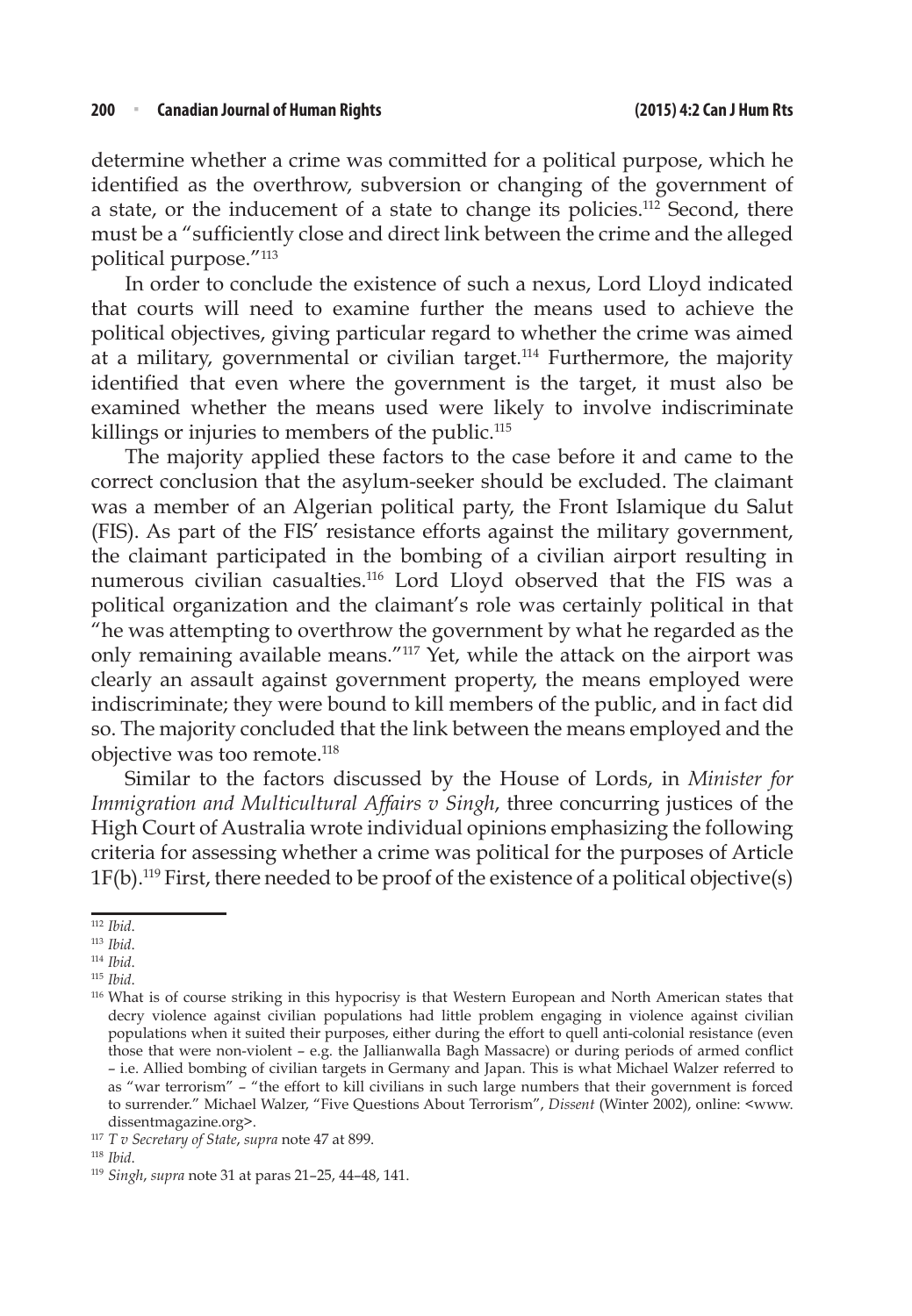or purpose(s), or objectives that could be described as political. Second, there must be a sufficiently close and direct connection between the crime and the political objective(s) or purpose(s) in question such that the political objective must be the substantial purpose of the criminal act. A close link would be assessed by examining the choice and proportionality of the means used, and whether the targets selected were civilian or government actors. The Court further elaborated on these factors by holding that a crime which involved revenge as a feature of the crime could still qualify as a political crime. A crime need not be dispassionately committed in order to qualify as a political crime. Singh was a member of the Khalistani Liberation Force who participated in the revenge killing of a police officer by procuring weapons and transportation in order to carry out the offence. The High Court concluded that the tribunal incorrectly disqualified Singh on the theory that the presence of revenge as a motive could not qualify as a political crime. It is worth noting that changes to the definition of political crimes in the *Migration Act* discussed above impact on the Court's political crimes test in *Singh*. The test articulated by the Court would naturally be affected by the legislative changes that went into effect after *Singh*.

Lastly, in the 2010 decision *Attorney-General v Tamil X*, the Supreme Court of New Zealand articulated the relevant considerations for determining whether a crime was political for the purposes of Article  $1F(b).^{120}$  The Court emphasized that "the context, methods, motivation and proportionality of a crime" and their relationship "to a claimant's political objectives are accordingly all important in [the] determination of whether a serious crime committed by a claimant was of a political nature."<sup>121</sup> What is required to make such determinations is "an exercise of judgment on whether, in all the circumstances, the character of the offending [act] is predominantly political or is rather that of an ordinary common law crime."122

In *Tamil X*, the applicant was a marine engineer who accompanied the transportation of weapons and munitions by ship to be used by the Liberation Tigers of Tamil Eelam (LTTE) in its efforts to forcibly secure a Tamil homeland in the north and east sections of Sri Lanka.<sup>123</sup> The Indian Navy stopped the ship and its crew was ordered to bring the vessel to Chennai in southeast India.124 Rather than surrendering the weapons and ship to the Indian Navy, the crew scuttled the ship and its contents.125 The applicant was accused of setting fire to the ship thus endangering other crew members and members

<sup>125</sup> *Ibid*.

<sup>120</sup> *Tamil X*, *supra* note 53 at para 90. 121 *Ibid*.

<sup>122</sup> *Ibid*.

<sup>123</sup> *Ibid* at paras 4–7.

<sup>124</sup> *Ibid* at para 8.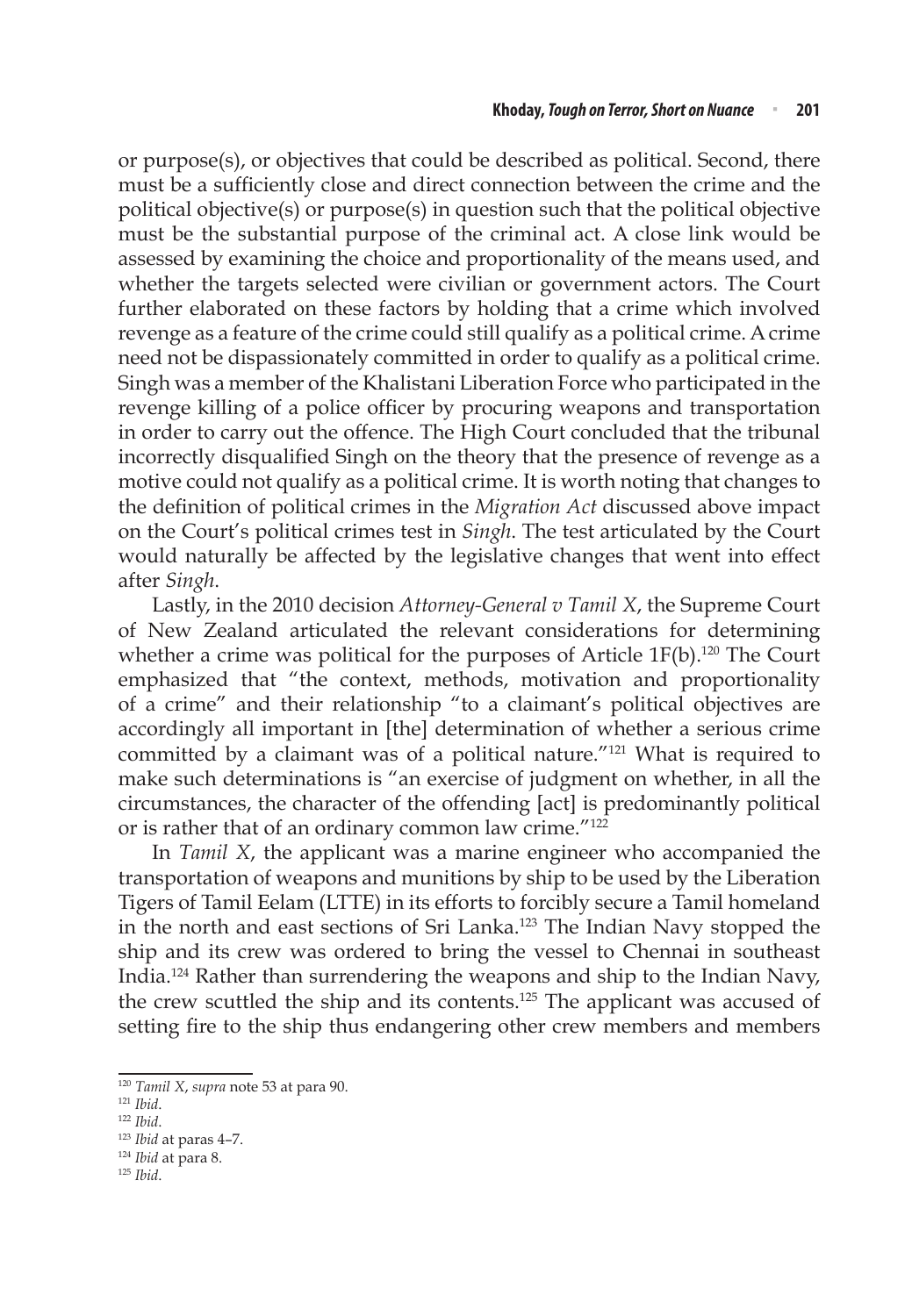of the Indian Navy.126 The New Zealand Refugee Status Appeals Authority (RSAA) held that the crime that the applicant committed, the scuttling of the ship, was a serious non-political crime.<sup>127</sup>

The Supreme Court of New Zealand unanimously reversed the RSAA's decision, holding that the crime was indeed political in nature. The Court concluded that the acts were committed to prevent the munitions and arms aboard the ship from falling into the hands of the Indian government, which was unsympathetic to the LTTE's cause.<sup>128</sup> It observed that the LTTE's cause of achieving an independent homeland was undoubtedly political in nature.129 The Court determined that scuttling the ship so as to avoid seizure by the Indian Navy "did not involve and cannot be equated to indiscriminate violence against civilians which would make the link between the criminal conduct and any overall political purpose too remote."130 It posited that the identified purpose of transporting the munitions and weapons should be properly viewed as directed toward securing the political aims of the LTTE, which was the creation of an independent state.131 Thus, according to the Court, being a party to prevent the seizure of the munitions by Indian authorities who were unsympathetic to the LTTE had to be seen as sufficiently connected to such political aims.132 It concluded that "the scuttling was not an act of an indiscriminate kind such as should be regarded as separating that link."<sup>133</sup>

What emerges from these various legal tests and holdings is that, similar to the political crimes doctrine in extradition law, courts are capable of formulating legal tests that consider a variety of material factors to determine whether exclusion is appropriate or if an applicant is eligible for the political crimes doctrine. Many of these centre on the civilian or military status of the target(s) and whether the crime is proportionate to the stated political objective(s). Unlike the sweeping legislative provisions mentioned in the introduction, the legal tests articulated here can adequately assist a court or tribunal to exclude those who have taken actions that kill or harm civilians or employ violent means that are disproportionate to the political objectives. This includes bombing a civilian airport where one knows it is likely to cause death or serious harm to civilians, or intentionally targeting civilians on a bus. However, these tests do so while recognizing that the use of force may be legitimate to advance political goals, and protection may be afforded to those who respect the lives of civilians while engaging in violence against specific

- <sup>128</sup> *Ibid* at para 96.<br><sup>129</sup> *Ibid* at paras 92–96.<br><sup>130</sup> *Ibid* at para 95.<br><sup>131</sup> *Ibid*. 133 *Ibid*. 133 *Ibid*.
- 
- 
- 

<sup>&</sup>lt;sup>126</sup> *Ibid* at paras 9-11.<br><sup>127</sup> *Ibid* at para 21.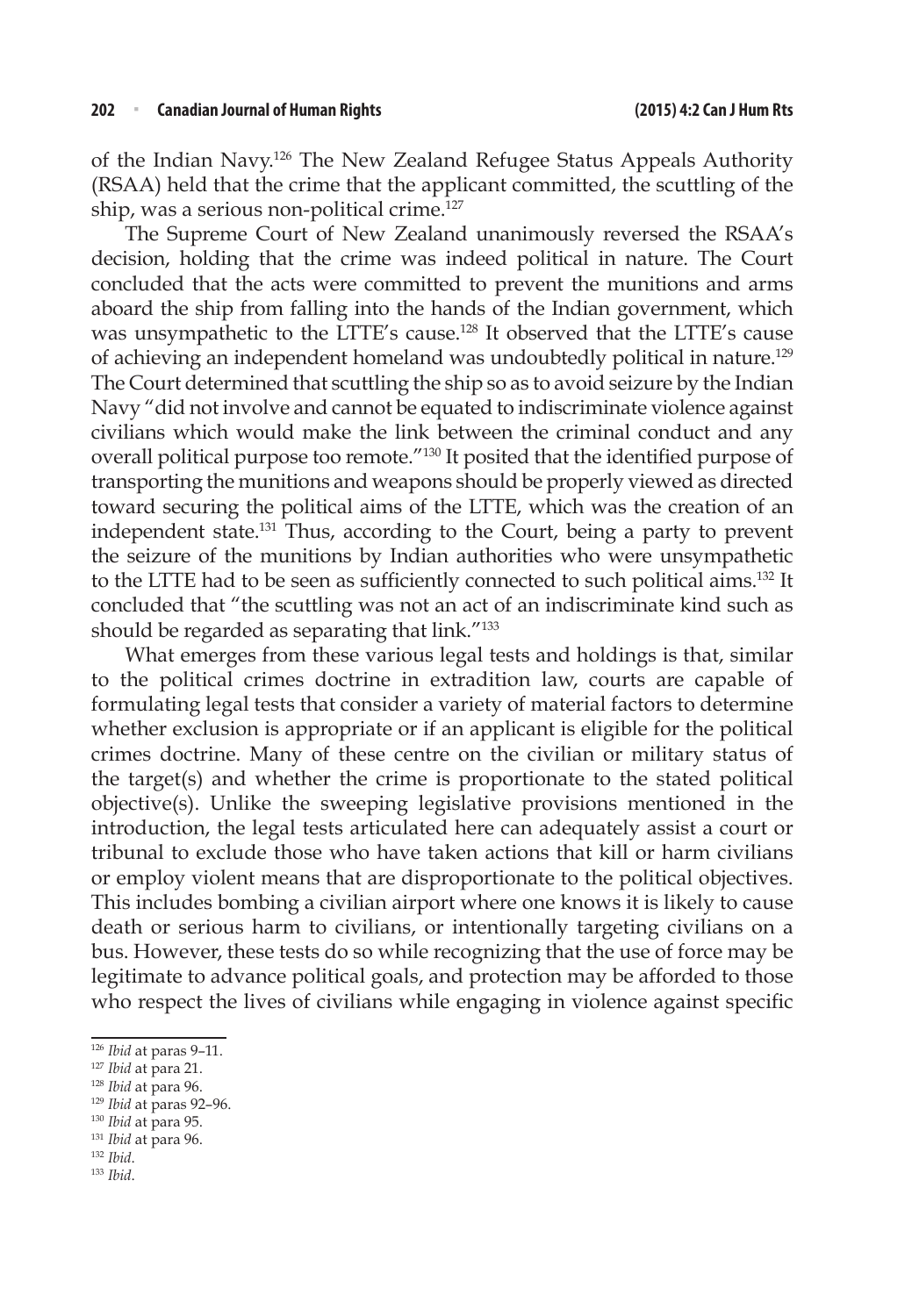legitimate targets for clearly political reasons.

While I argue that using the political crimes doctrine in Article 1F(b) offers a more suitable and better approach to excluding those unworthy of refugee status, in contrast to the sweeping legislative provisions discussed in the introduction, this is not the end of the story. The reality is that the way in which jurists perceive political violence, particularly its role and legitimacy, may play a role in how they apply these legal tests. In the next section, I will examine the importance of approaching the issue of political violence from a more open-minded perspective.

#### **IV. Toward a Culture of Nuanced Decision Making**

There are two problems associated with the legislative provisions discussed in the introduction. The first problem, addressed above, is the breadth and encompassing nature of the legislative language. As argued in the previous section, the political crimes doctrine and legal tests created by courts allow them to undertake contextual analyses concerning a person's crime. Perhaps more fundamentally, though, the second problem concerns underlying cultural attitudes that some legislators and judges may hold regarding political violence, either more generally or with respect to specific groups that employ it. As Catherine Dauvergne and Asha Kaushal articulate, particularly in connection with the Canadian political crimes jurisprudence, there is an identifiable culture of exclusion that has relegated political crimes to mostly non-violent political actions and reflect attitudes against even legitimate violent political actions.134 A proper perspective relating to political crimes is not merely about the legal tests employed, though they are an important part of the equation, but also about the attitudes that judges and adjudicators may bring to an individual's case. In this part, I set out some perspectives that reflect a closed or restrictive mindset. I then contrasted them with more purposive approaches and attitudes about political violence and their place in today's world as represented in decisions by the High Court of Australia and the Supreme Court of New Zealand.

Those who employ political violence and seek refugee status may encounter a variety of attitudes ranging from (seemingly) neutral to unsympathetic to openly hostile. In many societies in the Global North, political violence can be cast as utterly foreign and uncharacteristic of their own societies. For instance, in *Singh*, Chief Justice Gleason posited that "[*w*]*hile homicide is foreign to our experience of political conflict*, that is because we have been favoured with a relatively peaceful history. At other times, and *in other places,* the taking of life

<sup>134</sup> See Kaushal & Dauvergne, *supra* note 24.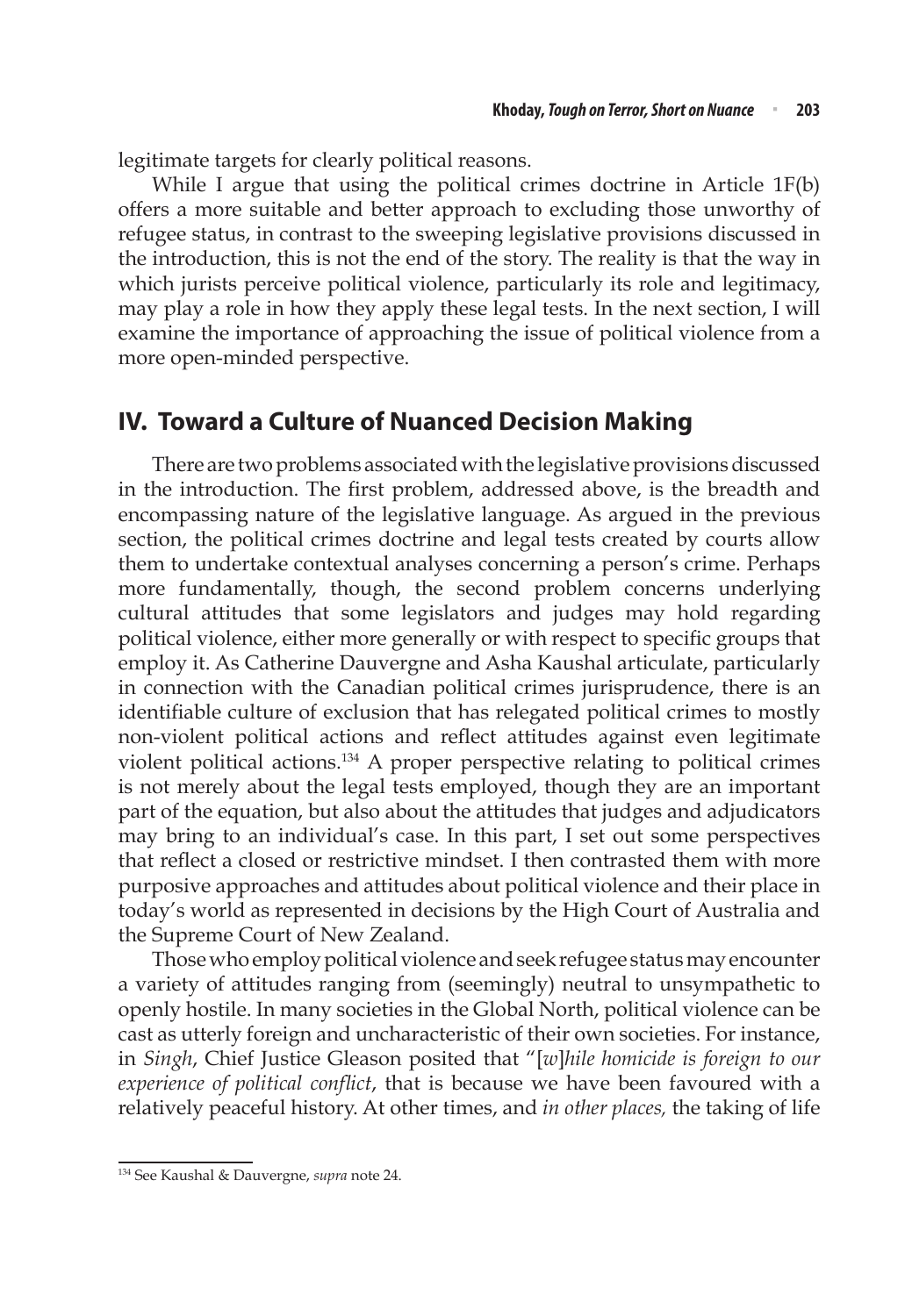has been, and is, an incident of political action.<sup>"135</sup> The foreignness of political crimes and murder is not always just a matter of fact, but expressed with an unsympathetic and perhaps judgmental tinge. In *Gil*, the Canadian Federal Court of Appeal asserted that the "very expression 'political crime' rings curiously and indeed offensively to Canadian ears."136 Reflecting the more general attitude about the role of motives in connection with the elements of crimes, the court observed that "[p]olitical motivation or political purpose are for us quite simply irrelevant to the determination of whether a given action is criminal and should be punished. The murders of D'Arcy McGee and Pierre Laporte were viewed by Canadian law as simply murders, no more and no less."<sup>137</sup> For other jurists, there may be a more open hostility to the continued existence of the political crimes doctrine as a legal anachronism that no longer applies to today's political struggles and conflicts. Representative of such perspectives, Lord Mustill of the House of Lords provided the following opening thoughts at the beginning of his concurring opinion:

My Lords, during the nineteenth century those who used violence to challenge despotic regimes often occupied the high moral ground, and were welcomed in foreign countries as true patriots and democrats. Now, much has changed. The authors of violence are more ruthless, their methods more destructive and undiscriminating; their targets are no longer ministers and heads of state but the populace at large; and their aims and ideals are frequently no more congenial to the countries in which they take refuge than those of the regimes whom they seek to displace. The unsympathetic call them terrorists, and their presence is seen as both an affront and a danger. These fundamental changes in method and perception have not been matched by changes in the parallel, although not identical, laws of extradition and asylum. These laws were conceived at a time when political struggles could be painted in clear primary colours largely inappropriate today; and the so-called 'political exception' which forms part of these laws, and which is the subject of this appeal, was a product of Western European and North American liberal democratic ideals which no longer give a full account of political struggles in the modern world. What I regard as the exceptional difficulty of this appeal is that the courts here, as in other legal systems, must struggle to apply a concept which is out of date.<sup>138</sup>

From this account, *bona fide* political criminals are constructed as morally upright freedom fighters who confronted totalitarian regimes with the goal of bringing democracy to their countries (leaving aside that many were not quite

<sup>135</sup> *Singh*, *supra* note 31 at para 16 [emphasis added]. Of course, this discourse tends to ignore the violence exacted upon indigenous populations through colonialism and/or the resistance offered in response. See e.g. Asafa Jalata, "The Impacts of English Colonial Terrorism and Genocide on Indigenous/Black Australians" (2013) Sage Open 1, DOI: <10.1177/2158244013499143>.

<sup>&</sup>lt;sup>137</sup> *Ibid*. However, more recent Canadian criminal legislation recognizes the role of political motives. See the *Criminal Code*, RSC 1985, c C-46, s 83.01(1)(b)(i)(A): "'terrorist activity' means an act or omission, in or outside Canada, that is committed, in whole or in part for a political, religious or ideological purpose, objective or cause". 138 *T v Secretary of State*, *supra* note 47 at 867–68.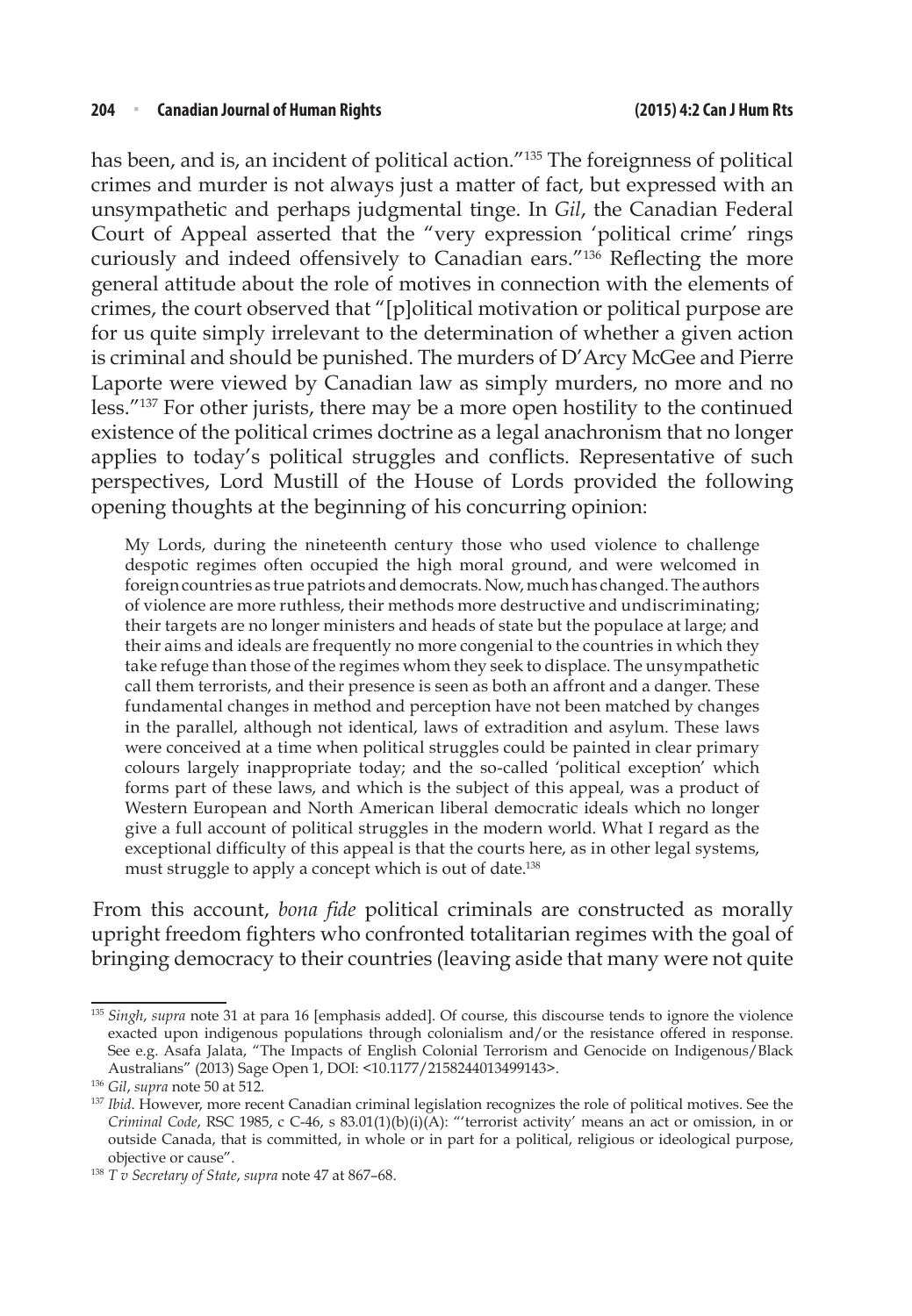so benevolent with respect to slavery or colonialism). Today's proponents of political violence are however different; in Lord Mustill's construction, they do not subscribe to Western ideals and are more aptly constructed as terrorists. In other words, those employing political violence today are not the products of an idealized Northern society, nor are their goals to become democratic. The political crimes doctrine is thus out of date.

Not all jurists share these perspectives. Others, particularly those on the High Court of Australia and the Supreme Court of New Zealand have expressed perspectives that reject such reified and simplistic views of the political crimes doctrine and those who seek to take advantage of them. Justice Kirby, writing in *Singh*, articulated that:

The Convention was intended to operate in a wider world. It was adopted to address the realities of "political crimes" in societies quite different from our own. What is a "political crime" must be judged, not in the context of the institutions of the typical "country of refuge" but, on the contrary, in the circumstances of the typical country from which applicants for refugee status derive.<sup>139</sup>

He further observed that judicial and other types of decision makers will "ordinarily have little exposure to the circumstances that, in other countries, have given rise to political struggles that sometimes involve resort to serious crimes, including of violence, *where other peaceful means of securing longed-for freedom fail*."140

Building from the recognition that legitimate political struggles can conceivably take place outside the typical country of refuge, Justices Kirby and Gaudron criticize the use of crude labels to describe political violence. Relying on such broad and overly simplified labels renders the judicial role limited where an examination of context is vital. In their concurring opinions in *Singh*, both Justices Kirby and Gaudron stressed the importance of not arriving at conclusions as to what constitutes a political crime based on such labels. Justice Gaudron, for example, observed that there was a tendency in the context of refugee law to impose limits on the notion of political crimes by reference to "atrocious" crimes, "terrorist" crimes, or "unacceptable" means "as though crimes which answered those descriptions were, on that account, incapable of constituting political crimes."141 She contends that while understandable, such terms are imprecise and involve oversimplification, and more importantly do not find expression in the text of the *Convention*. 142 Justice Kirby more critically posited that judges "have vied with each other to invent new epithets for conduct that will take its perpetrator outside the

<sup>139</sup> *Singh*, *supra* note 31 at para 106. The Supreme Court of New Zealand quoted this passage favourably. See

*Tamil X*, *supra* note 53 at para 91. 140 *Singh*, *supra* note 31 at para 127 [emphasis added]. 141 *Ibid* at para 40. 142 *Ibid* at para 41.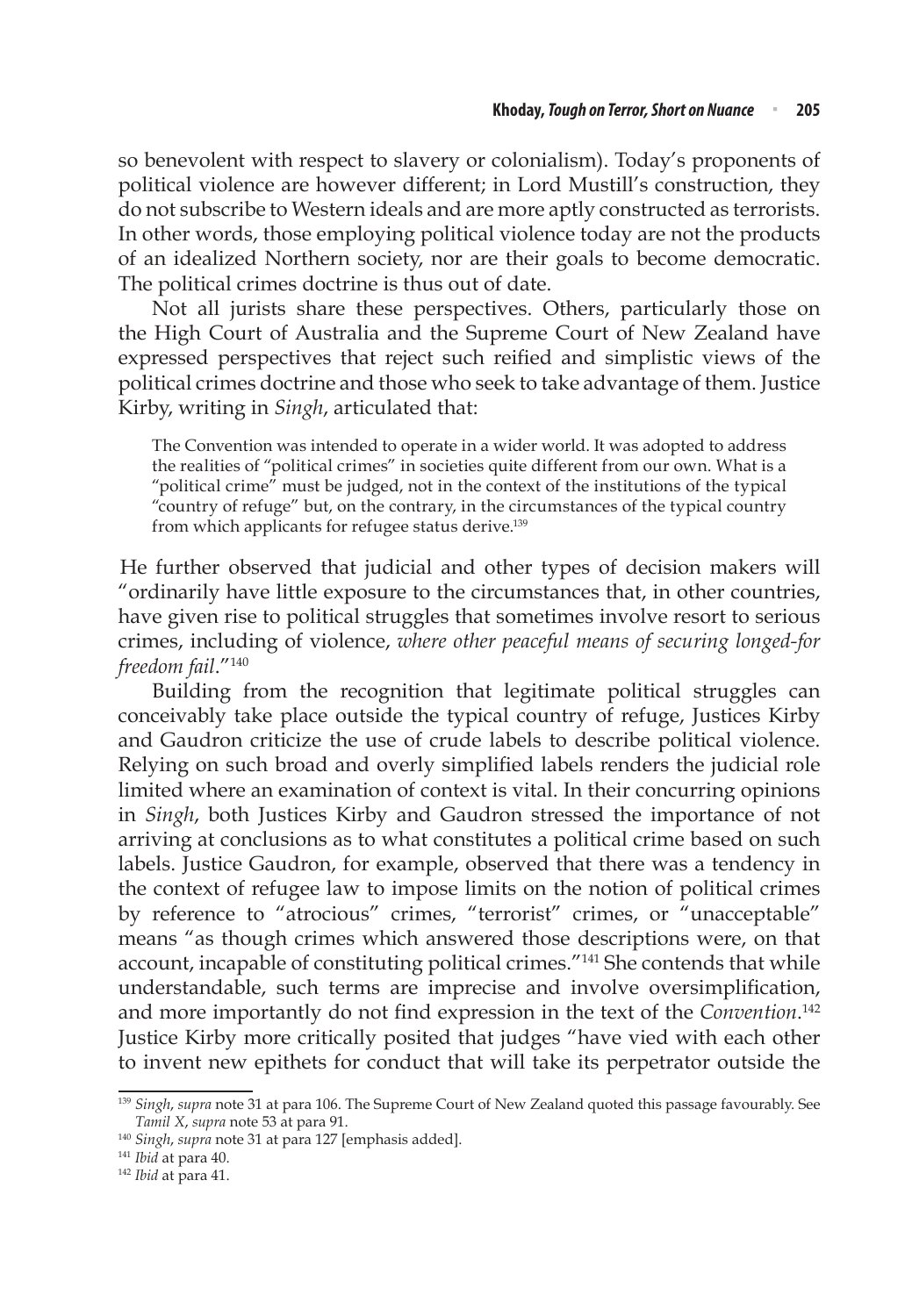Convention's protection. The debate about this subject has continued. It is not concluded."143 He observed as well that epithets such as "terrorist" or "rebel" are often applied to those seeking self-determination of peoples and the re-writing of national boundaries until such persons secure their political objectives.144 The case of Nelson Mandela is probably the clearest about-face in recent decades on the transformation of a person once designated as a terrorist to a well-respected international statesman and hero.<sup>145</sup>

Having the vision to see beyond the simple labels and the prevailing constructions of particular individuals, groups or movements is crucial to the analytical process concerning political crimes. The Supreme Court of New Zealand's decision in *Tamil X* provides an important example. Drawing from the High Court of Australia's decision in *Singh*, they show how a court can move beyond such simple epithets to a more nuanced analysis reflecting the goals of the *Convention*. To recall, *Tamil X* involved an individual who was an accomplice on an LTTE ship carrying arms and supplies to Sri Lanka to fight the government. The ship was scuttled when stopped by the Indian Navy. The LTTE, notably, did not carry a sympathetic reputation amongst many governments. Indeed, various states and courts in the Global North and South have designated the LTTE as a terrorist organization.<sup>146</sup> Thus it would be easy to label its activities by extension to be acts of terrorism or acts in support of terrorism – thus falling outside the realm of a political crime. The Court, however, advanced a more nuanced analysis rather than relying on simplistic labels. Writing unanimously, the Court described the LTTE in the following way:

At all relevant times the Tamil Tigers was an organisation having the goals of selfdetermination for Tamils and securing an independent Tamil state in northeast Sri

<sup>&</sup>lt;sup>143</sup> *Ibid* at para 111.<br><sup>144</sup> *Ibid* at para 68.<br><sup>145</sup> Anthony Bevins & Michael Streeter, "Nelson Mandela: From 'terrorist' to tea with the Queen", *The Independent* (9 July 1996), online: <http://www.independent.co.uk/news/world/from-terrorist-totea-with-the-queen-1327902.html>; Bernd Dubusmann, "America, Terrorists and Mandela", *Reuters*  (15 January 2010), online: <http://blogs.reuters.com/great-debate/2010/01/15/america-terroristsand-nelson-mandela>; "Mandela Taken Off US Terror List", *BBC News* (1 July 2008), online: <http:// news.bbc.co.uk/2/hi/7484517.stm>. This is of course not to suggest that the African National Congress in using force against the South African government did not kill or injure civilians during its armed struggle. However, there is a difference between groups who as a matter of policy target civilians and those whose actions targets government actors that have collateral consequences for civilians or who on occasion stray from a professed policy of attacking government and target civilians. See John D Battersby, "ANC Acts to Halt Civilian Attacks", *New York Times* (21 August 1988), online: <http://www.nytimes. com/1988/08/21/world/anc-acts-to-halt-civilian-attacks.html>.

<sup>146</sup> See e.g. "Canada adds Tamil Tigers to list of terrorist groups" *CBC* (10 April 2006), online: <http:// www.cbc.ca/news/canada/canada-adds-tamil-tigers-to-list-of-terrorist-groups-1.603477>; at the time of publication, the LTTE is still currently designated a foreign terrorist organization by the United States State Department and the United Kingdom's Home Office. See Bureau of Counterterrorism, "Foreign Terrorist Organizations" (27 January 2012), online: US Department of State <http://www.state.gov>; Home Office, "Proscribed Terrorist Organisations" (11 November 2011), online: British Home Office <http://www.homeoffice.gov.uk>.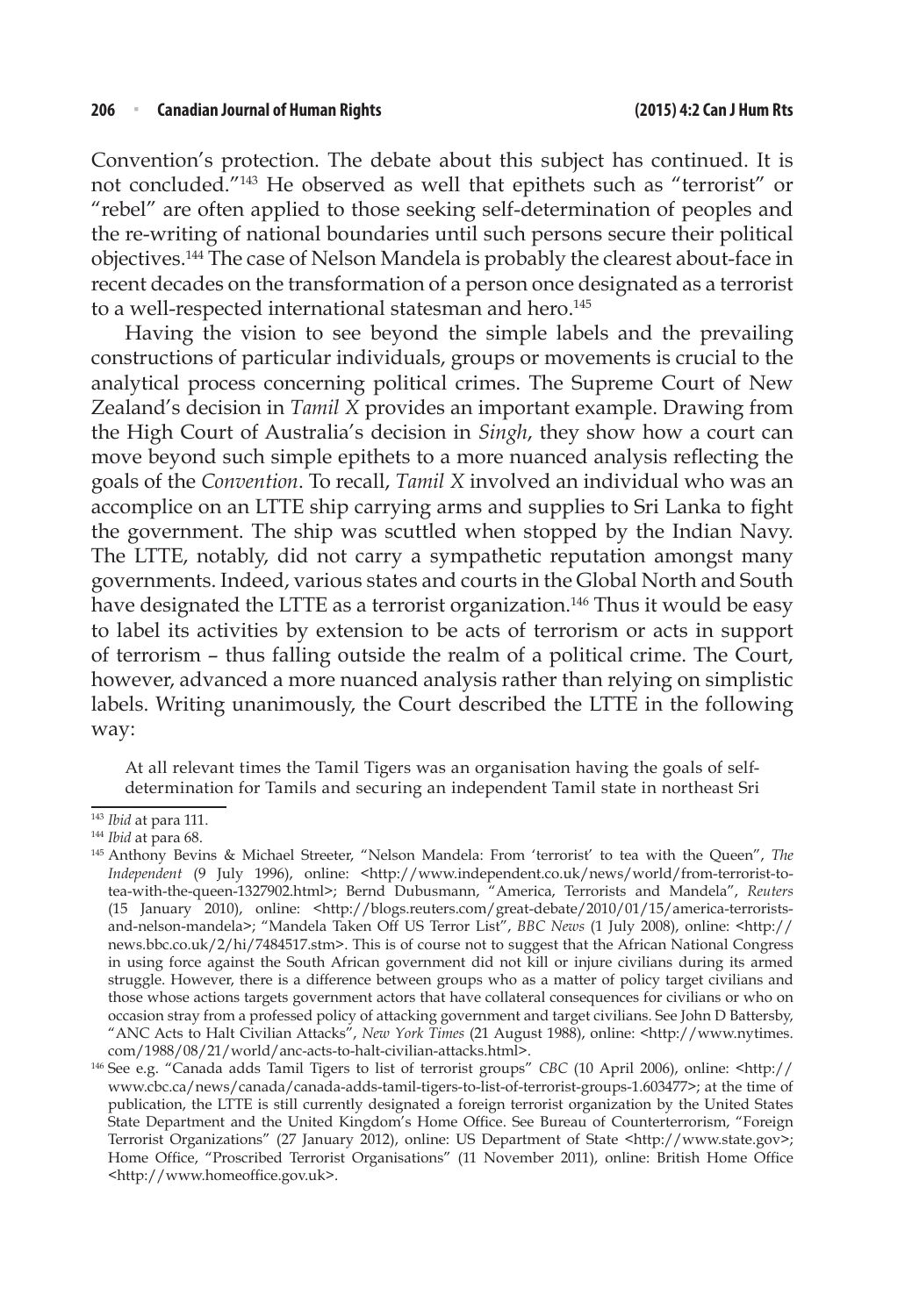Lanka. The principal objective was to induce the government of Sri Lanka to concede such political change. *These characteristics made the Tamil Tigers a political organisation* notwithstanding its use, at times, of proscribed methods of advancing its cause. That much is not in dispute.<sup>147</sup>

There are a number of significant aspects concerning this passage in particular and also about the decision more generally. With respect to the quoted passage specifically, there is a clear absence of references to terrorism or to the LTTE as a terrorist organization. What the Court does in a very matter-of-fact way is to clearly identify the legitimate political objective of the organization, namely, the creation of an independent Tamil state. Such an objective is in furtherance of a recognized right at international law concerning the right of peoples to self-determination.148 It is important to also emphasize that the Court did not perceive the LTTE through a romantic or naive lens. It was not blind to the violence perpetrated by the LTTE, and indeed acknowledged that the LTTE had committed crimes against humanity in other circumstances.<sup>149</sup> Notwithstanding this, the Court correctly identified the LTTE as a "political organization" rather than a terrorist one. In so doing, the Court recognized the capacity of political organizations to be seen as political organizations (rather than reducing such an organization to being merely a terrorist organization because it used violence) while perpetrating at times (or even many times) proscribed activities under international law. Furthermore, the Court's analysis did not foreclose the possibility of deeming other acts to be crimes falling outside of the purview of the political crimes doctrine. The key feature here is to look at the specific crimes and their relationship to the political objectives.

Ultimately, *Tamil X* reflects a degree of sensitivity to the real issue of international crimes committed by various political organizations. Yet it also recognizes that not every act committed by such groups constitutes a breach of international law, including crimes against humanity and acts of terrorism. After all, Article 1F(b) excludes individuals on the basis of their committing serious non-political crimes (including as an accomplice), not merely on the basis of membership in organizations which also at times commit serious nonpolitical crimes. Just as even democratic states cannot be solely defined by the international criminal acts committed by their governments and military officials (i.e. including systematic use of torture and violations of the laws of war), neither should political organizations necessarily be characterized solely by their crimes.<sup>150</sup>

<sup>147</sup> *Tamil X*, *supra* note 53 at para 92 [emphasis added]. 148 *International Covenant on Civil and Political Rights*, 16 December 1966, 999 UNTS 171 art 1 (entered into force 23 March 1976). 149 *Tamil X*, *supra* note 53 at para 2.

<sup>&</sup>lt;sup>150</sup> One might ask whether the United States Government as a whole should be characterized as a criminal state given its well-known use of torture (the broader extent to which was revealed recently in a report by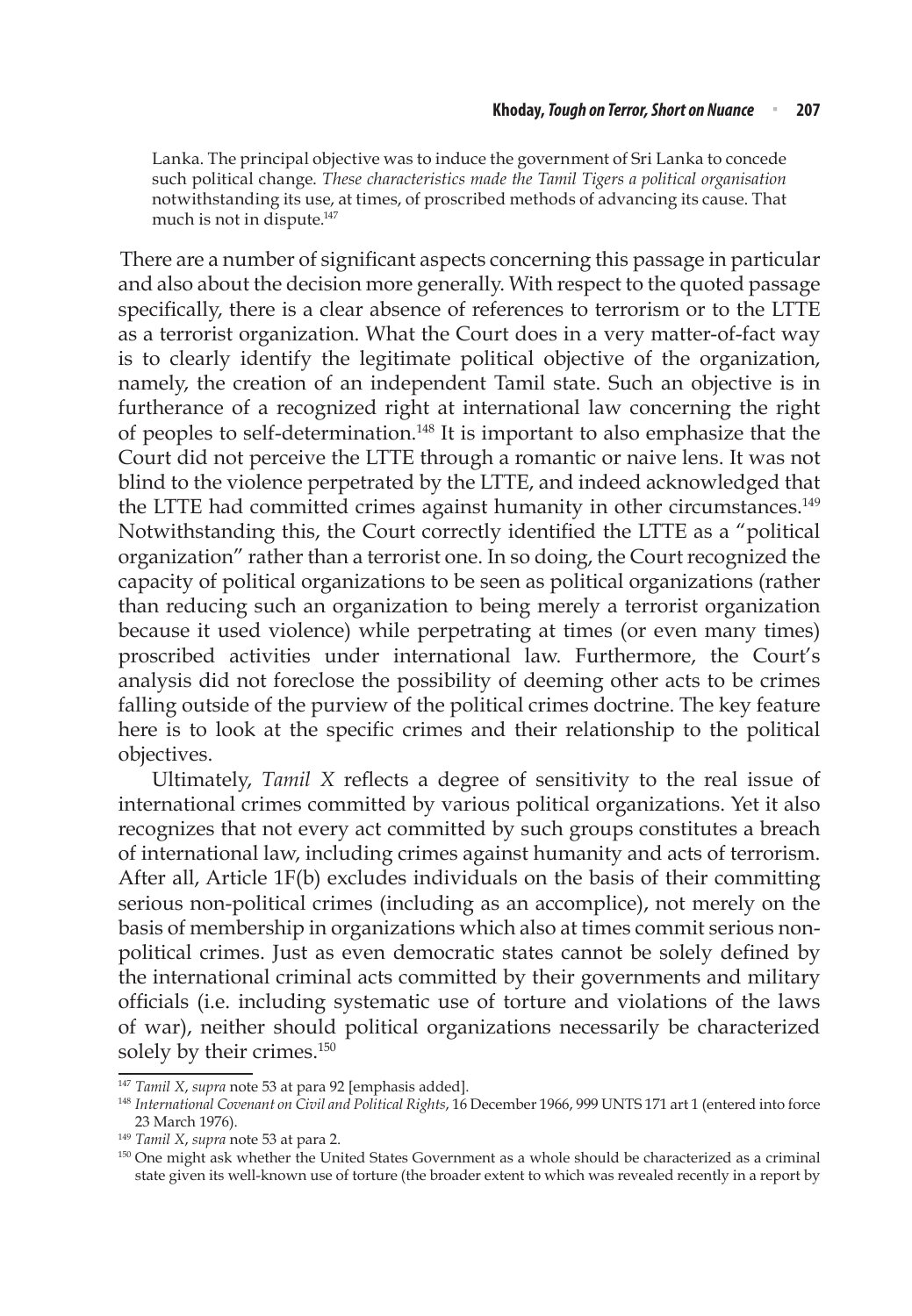#### **V. Conclusion**

Throughout history, resistance has been waged to combat oppression perpetrated by the state as well as by private actors.151 While numerous resisters have adopted non-violent means to achieve their political objectives,152 many others have relied on the use of force.153 Indeed, various philosophical and political traditions have legitimized the use of force to achieve such objectives.154 The creation of the political crimes doctrine similarly provides evidence that the use of force has some validity within international and domestic law. To assert that the use of force in political struggles may be legitimate is in no way to suggest that all political violence should be glorified or celebrated.155 Actions that are politically motivated but which target civilians or use illegitimate means or methods should not be legitimized. Rather, the appropriate context and circumstances that give rise to the valid use of force must be present. As discussed earlier in this article, national legislation has, in large measure, made the consideration of context and the circumstances giving rise to one's refugee claim irrelevant when political violence is involved. This is disconcerting, for as the Federal Court of Canada has stated, the "recognition and acknowledgement of the details of an individual or individuals' background, especially in an immigration or refugee case, are essential. The circumstances, situations and events within a narrative must not be overlooked, otherwise, a travesty to justice could be the consequence."156 Furthermore, the court asserted that it was "necessary

the Senate's Intelligence Committee). "The Senate Committee's Report on the C.I.A.'s Use of Torture", *The New York Times* (9 December 2014), online: <http://www.nytimes.com/interactive/2014/12/09/world/ cia-torture-report-document.html?\_r=0>.

<sup>&</sup>lt;sup>151</sup> While many acts of resistance are waged against the state, its actors or agencies, the state is not the only target for legitimate resistance. There are numerous private actors who have engaged in oppression against others. These include drug cartels and youth gangs. Some have waged resistance through violent confrontation or have sought to refuse recruitment. Jo Tuckman, "Vigilantes take on drug cartels terrorising south-west Mexico", *The Guardian* (17 January 2014), online: <http://www.theguardian.com/ world/2014/jan/17/vigilantes-take-on-drug-cartels-mexico>.

<sup>152</sup> Steve Crawshaw & John Jackson, *Small Acts of Resistance: How Courage, Tenacity, and Ingenuity Can Change The World* (New York: Union Square Press, 2010). However there are times when non-violent resistance may not be the most effective or appropriate means to challenge oppression. Arundhati Roy has posited the legitimacy of using violence to counter state oppression, stating, "[n]on-violence is a piece of theatre. You need an audience. What can you do when you have no audience? People have the right to resist annihilation." Stephen Moss, "Arundhati Roy: 'They are trying to keep me destabilised. Anybody who says anything is in danger'", *The Guardian* (5 June 2011), online: <http://www.theguardian.com/ books/2011/jun/05/arundhati-roy-keep-destabilised-danger>.

<sup>&</sup>lt;sup>153</sup> The political upheavals in northern African states and in the Middle East serve as recent and vivid embodiments of the use of armed resistance along with the turmoil and uncertainty that can accompany it.

<sup>&</sup>lt;sup>154</sup> Kälin & Künzli, *supra* note 49 at 47–50.<br><sup>155</sup> As David Apter observes, "political violence not only divides people, it polarizes around affiliations of race, ethnicity, religion, language, class." David E Apter, "Political Violence in Analytical Perspective" in David E Apter, ed, *The Legitimization of Violence* (New York: New York University Press, 1997) 1 at 1.

<sup>156</sup> *Junusmin v Canada (Citizenship and Immigration)*, 2009 FC 673 at para 1, 81 Imm LR (3d) 97.